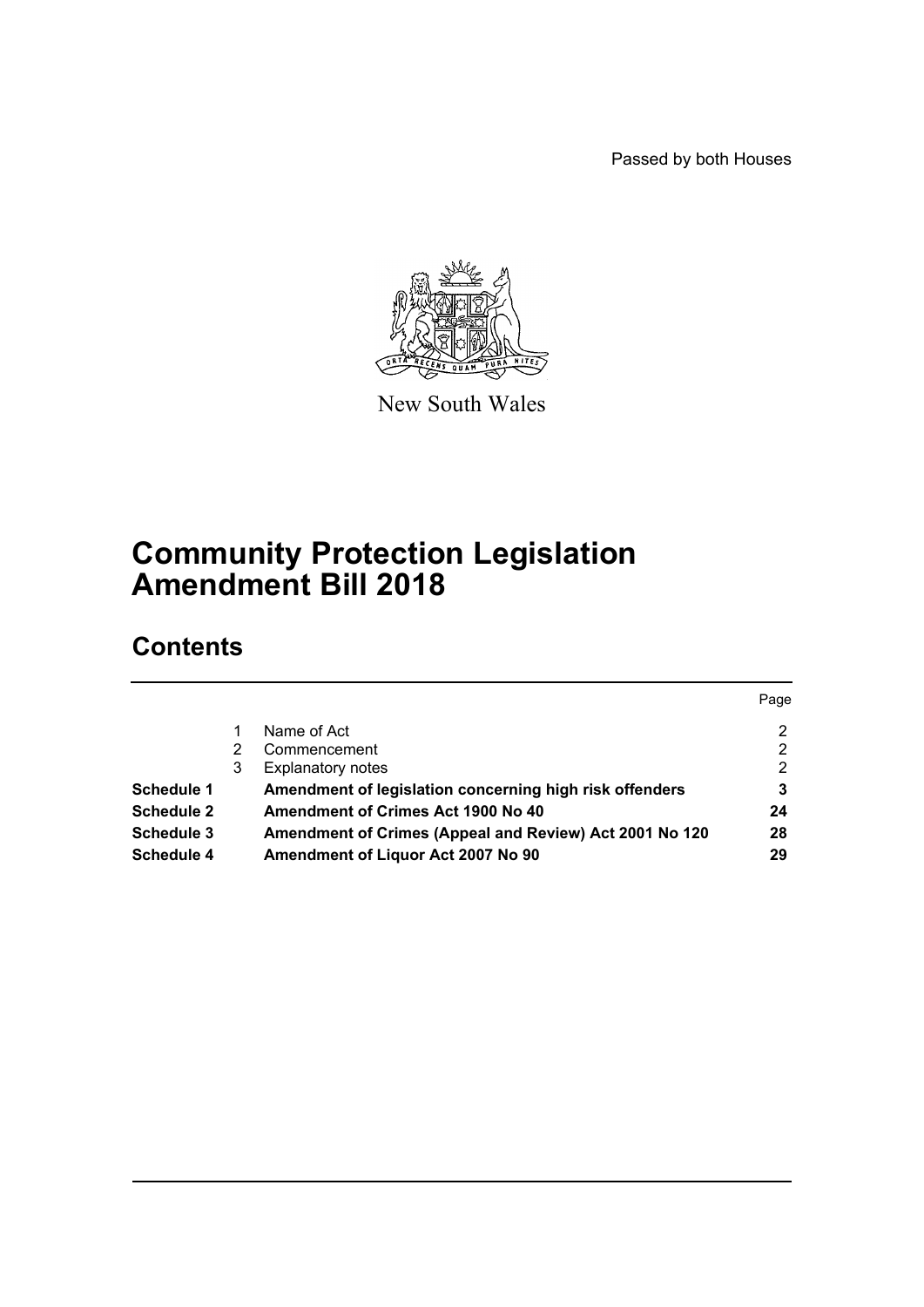*I certify that this public bill, which originated in the Legislative Assembly, has finally passed the Legislative Council and the Legislative Assembly of New South Wales.*

> *Clerk of the Legislative Assembly. Legislative Assembly, Sydney, , 2018*



New South Wales

# **Community Protection Legislation Amendment Bill 2018**

Act No , 2018

An Act to amend certain legislation to make further provision with respect to the supervision and detention of high risk offenders; to make amendments to the *Crimes Act 1900* concerning the supply of prohibited drugs, concealing offences and bushfire and former offences; to amend the *Crimes (Appeal and Review) Act 2001* to permit the publication and disclosure of information about certain mercy petitions; and to amend the *Liquor Act 2007* to make provision for new types of licences.

*I have examined this bill and find it to correspond in all respects with the bill as finally passed by both Houses.*

*Assistant Speaker of the Legislative Assembly.*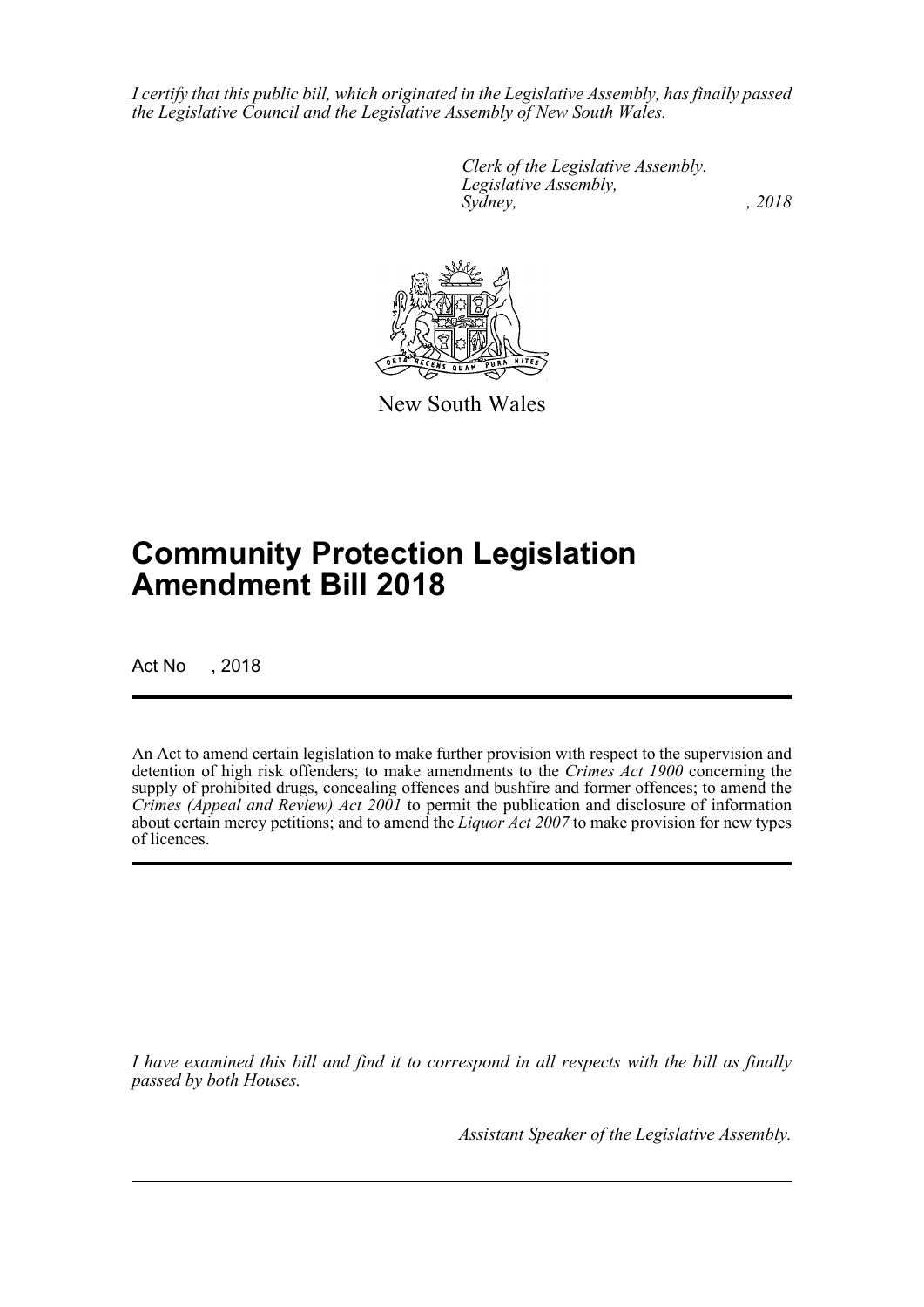Community Protection Legislation Amendment Bill 2018 [NSW]

#### <span id="page-2-0"></span>**The Legislature of New South Wales enacts:**

#### **1 Name of Act**

This Act is the *Community Protection Legislation Amendment Act 2018*.

## <span id="page-2-1"></span>**2 Commencement**

- (1) This Act commences on the date of assent to this Act except as provided by subsection (2).
- (2) Schedule 1.7 commences:
	- (a) if the date of assent to the *Surveillance Devices Amendment (Statutory Review) Act 2018* is on or before the date of assent to this Act—on the date of assent to this Act, or
	- (b) if the date of assent to the *Surveillance Devices Amendment (Statutory Review) Act 2018* is after the date of assent to this Act—on the date of assent to that Act.

# <span id="page-2-2"></span>**3 Explanatory notes**

The matter appearing under the heading "Explanatory note" in any of the Schedules does not form part of this Act.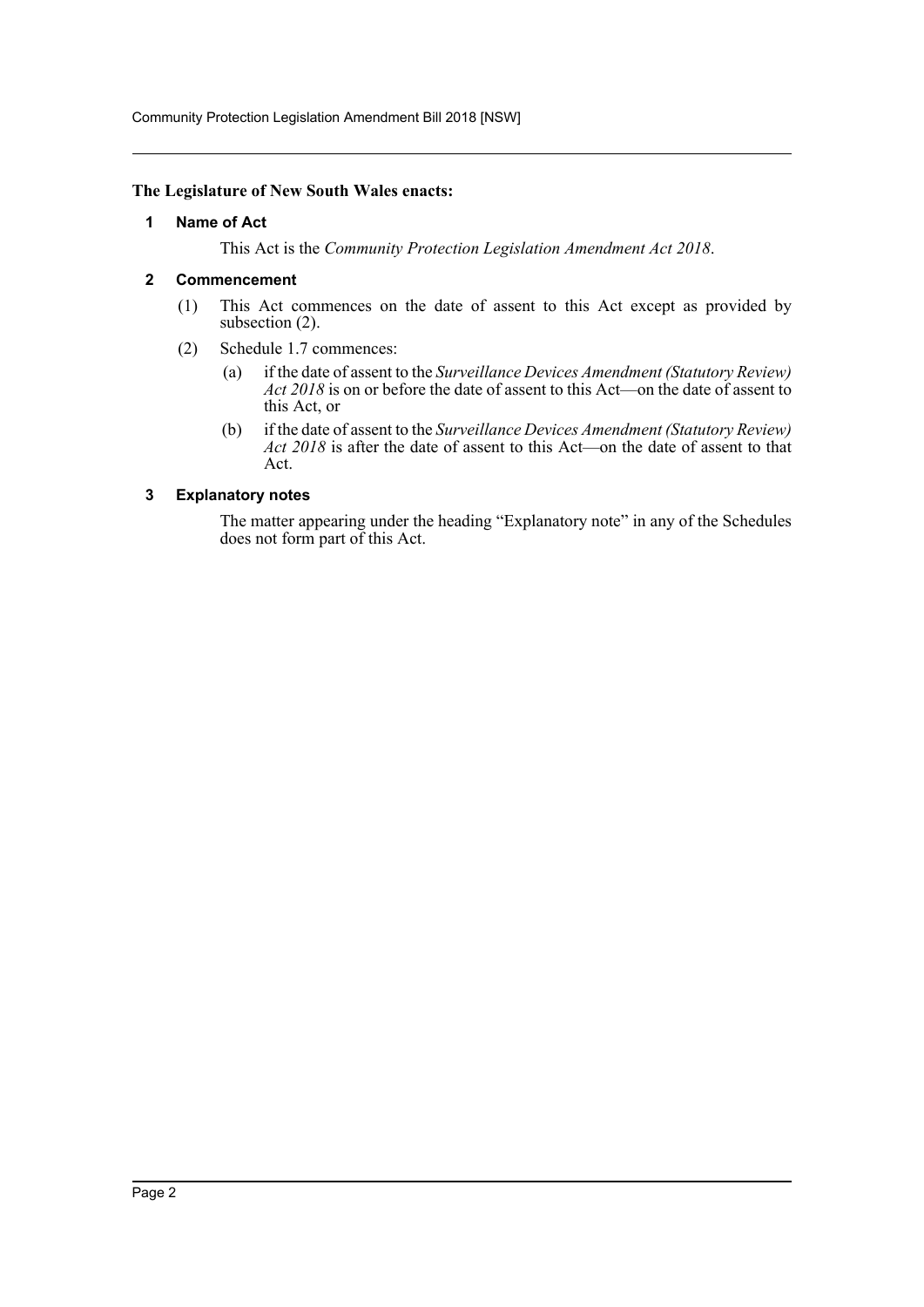# <span id="page-3-0"></span>**Schedule 1 Amendment of legislation concerning high risk offenders**

# **1.1 Children (Detention Centres) Act 1987 No 57**

# **[1] Section 3 Definitions**

Insert in alphabetical order in section 3 (1):

*Commonwealth Criminal Code* means the Criminal Code set out in the Schedule to the *Criminal Code Act 1995* of the Commonwealth.

# **[2] Section 4A**

Insert after section 4:

## **4A Commonwealth detainees**

- (1) This section applies in relation to a person (a *Commonwealth detainee*) who  $i_{S}$ .
	- (a) the subject of a continuing detention order or interim detention order in force under Division 105A of Part 5.3 of the Commonwealth Criminal Code, and
	- (b) to be detained in a detention centre under this Act under an arrangement with the State under section 105A.21 of the Commonwealth Criminal Code.
- (2) Subject to the regulations, a Commonwealth detainee may be treated as a person subject to control for the purposes of the detention of the detainee under this Act.
- (3) The regulations may make provision for or with respect to the detention of Commonwealth detainees under this Act and may, for that purpose, provide for the modification of provisions of this Act in their application to Commonwealth detainees.
- (4) In this section: *modification* includes addition, exception, omission or substitution.

# **[3] Section 59 Juvenile offenders to whom Division applies**

Omit section 59 (1) (d) and (e). Insert instead:

- (d) who is making or has previously made any statement (or is carrying out or has previously carried out any activity) advocating support for any terrorist act or violent extremism, or
- (e) who has or previously had any personal or business association or other affiliation with any person, group of persons or organisation that is or was advocating support for any terrorist act or violent extremism.

# **[4] Section 59 (1A)**

Insert after section 59 (1):

- $(1A)$  Without limiting subsection  $(1)$   $(d)$  and  $(e)$ :
	- (a) advocating support for a terrorist act or violent extremism includes (but is not limited to) any of the following:
		- (i) making a pledge of loyalty to a person, group of persons or organisation, or an ideology, that supports terrorist acts or violent extremism,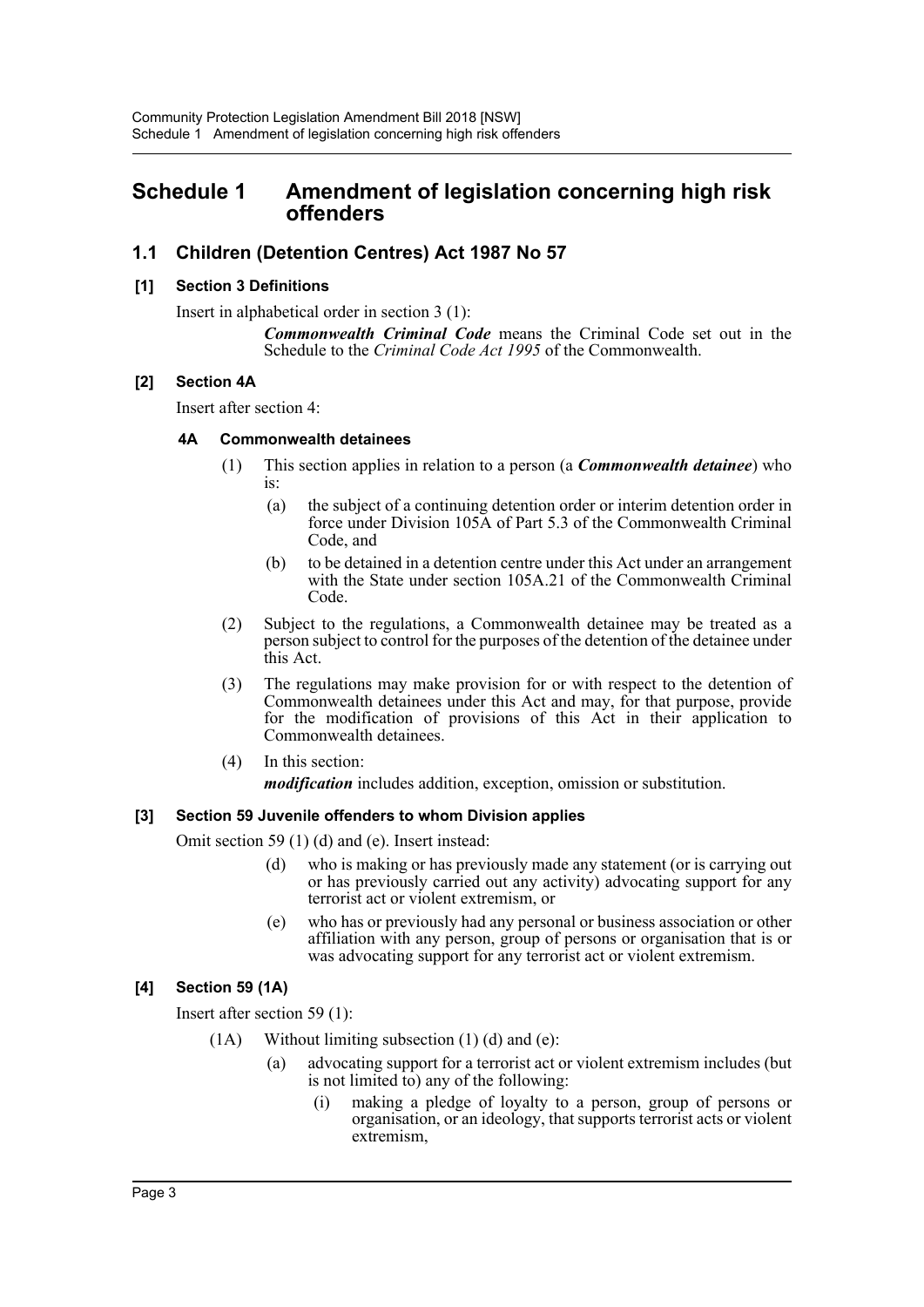- (ii) using or displaying images or symbols associated with a person, group of persons or organisation, or an ideology, that supports terrorist acts or violent extremism,
- (iii) making a threat of violence of a kind that is promoted by a person, group of persons or organisation, or an ideology, that supports terrorist acts or violent extremism, and
- (b) an association or other affiliation with a person, group of persons or organisation includes (but is not limited to) any of the following:
	- (i) networking or communicating with the person, group of persons or organisation,
	- (ii) using social media sites or any other websites to communicate with the person, group of persons or organisation.

## **[5] Section 86 Submissions by State**

Omit section 86 (1). Insert instead:

- (1) The State may at any time make submissions to the Children's Court concerning the release on parole of:
	- (a) a serious offender, or
	- (b) a juvenile offender to whom Division 5 applies (whether or not a serious offender).

**Note.** Section 71A of the *Terrorism (High Risk Offenders) Act 2017* authorises the use by the State of certain information obtained under that Act in proceedings for parole under this Act, but only with the consent of the provider of the information.

#### **[6] Section 86A**

Insert after section 86:

#### **86A Withdrawal of offender information provided under Terrorism (High Risk Offenders) Act 2017**

(1) This section applies to proceedings for parole before the Children's Court in which information is used under the authority given by section 71A of the *Terrorism (High Risk Offenders) Act 2017*.

**Note.** Section 71A of the *Terrorism (High Risk Offenders) Act 2017* authorises the use by the State of certain information obtained under that Act in proceedings for parole under this Act, but only with the consent of the provider of the information.

- (2) The Children's Court must allow the State or a prescribed terrorism intelligence authority to withdraw the information from the consideration of the Children's Court at any time before the proceedings are determined.
- (3) Any offender information that is withdrawn from the consideration of the Children's Court must not be:
	- (a) used in making submissions for the State in the proceedings, or
	- (b) taken into consideration by the Children's Court in determining the proceedings.
- (4) In this section:

*offender information* has the same meaning as in Part 5 of the *Terrorism (High Risk Offenders) Act 2017*.

*prescribed terrorism intelligence authority* has the same meaning as in the *Terrorism (High Risk Offenders) Act 2017*.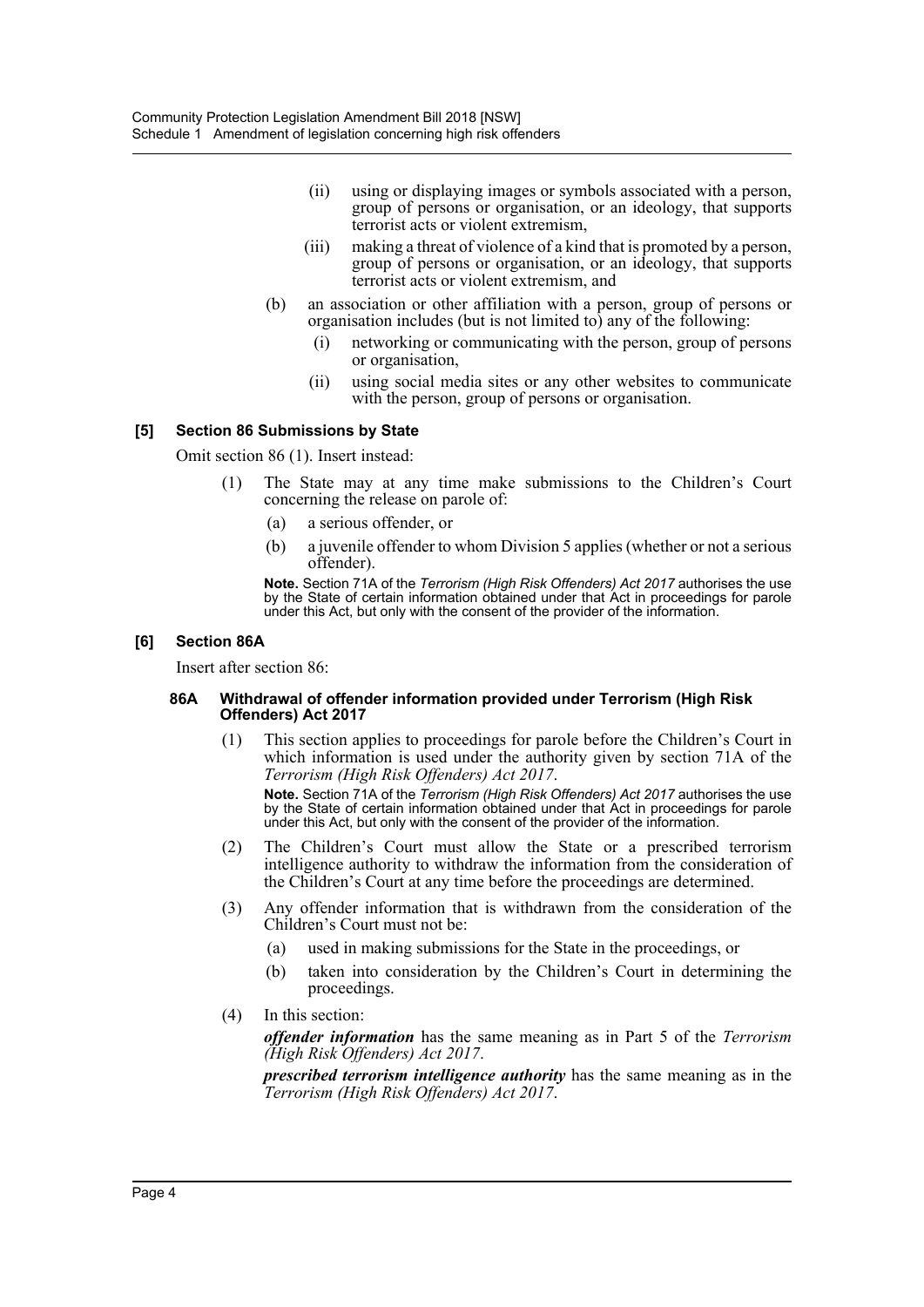#### **Explanatory note**

Item [2] of the proposed amendments enables certain persons subject to continuing detention orders and interim detention orders under Division 105A of Part 5.3 of the Criminal Code set out in the Schedule to the *Criminal Code Act 1995* of the Commonwealth to be detained in detention centres. Item [1] makes a consequential amendment.

Items [3] and [4] make amendments that are consistent with the proposed amendments made by this Schedule to the *Terrorism (High Risk Offenders) Act 2017* concerning the identification of persons advocating terrorist acts or violent extremism or having associations or other affiliations with others who do so.

Item [5] enables the State to make submissions to the Children's Court in parole proceedings concerning a juvenile offender who is a terrorism related offender.

Item [6] enables the withdrawal of certain information provided under the *Terrorism (High Risk Offenders) Act 2017* used in proceedings for parole. Section 71A of the *Terrorism (High Risk Offenders) Act 2017* (as proposed to be inserted by this Schedule) authorises the use of the information in parole proceedings.

## **1.2 Children (Detention Centres) Regulation 2015**

#### **[1] Clause 7A Designation of national security interest detainees**

Omit clause 7A (1) (a) (iv) and (v). Insert instead:

- (iv) is making or has previously made any statement (or is carrying out or has previously carried out any activity) advocating support for any terrorist act or violent extremism, or
- (v) has or previously had any personal or business association or other affiliation with any person, group of persons or organisation that is or was advocating support for any terrorist act or violent extremism, and

#### **[2] Clause 7A (1A)**

Insert after clause 7A (1):

- (1A) Without limiting subclause  $(1)$  (a) (iv) and (v):
	- (a) advocating support for a terrorist act or violent extremism includes (but is not limited to) any of the following:
		- (i) making a pledge of loyalty to a person, group of persons or organisation, or an ideology, that supports terrorist acts or violent extremism,
		- (ii) using or displaying images or symbols associated with a person, group of persons or organisation, or an ideology, that supports terrorist acts or violent extremism,
		- (iii) making a threat of violence of a kind that is promoted by a person, group of persons or organisation, or an ideology, that supports terrorist acts or violent extremism, and
	- (b) an association or other affiliation with a person, group of persons or organisation includes (but is not limited to) any of the following:
		- (i) networking or communicating with the person, group of persons or organisation,
		- (ii) using social media sites or any other websites to communicate with the person, group of persons or organisation.

#### **Explanatory note**

The proposed amendments make amendments that are consistent with amendments made by this Schedule to the *Terrorism (High Risk Offenders) Act 2017* concerning the identification of persons advocating terrorist acts or violent extremism or having associations or other affiliations with others who do so.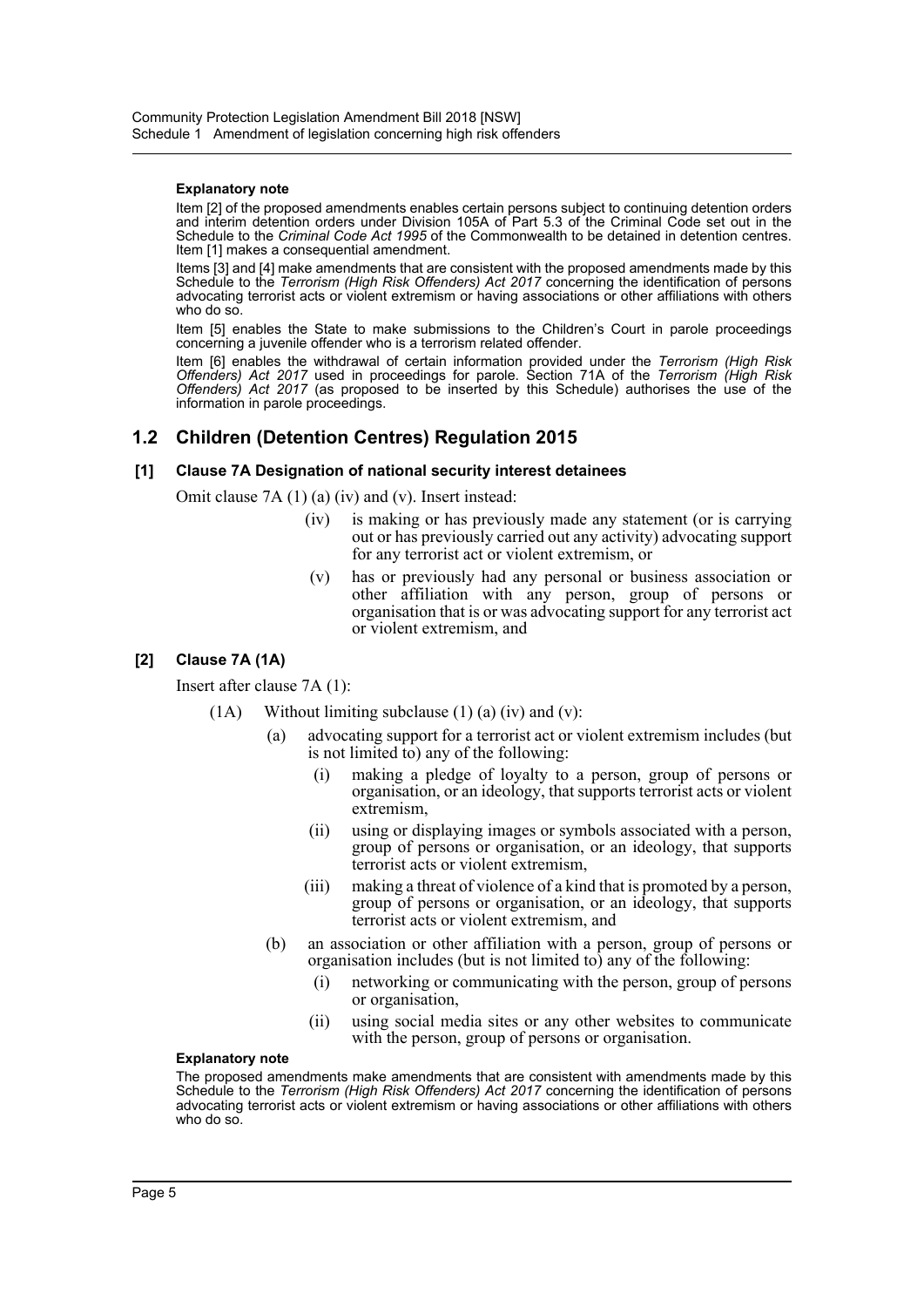# **1.3 Crimes (Administration of Sentences) Act 1999 No 93**

# **[1] Section 153 Submissions by State**

Omit section 153 (1). Insert instead:

- (1) The State may at any time make submissions to the Parole Authority concerning the release on parole of:
	- (a) a serious offender, or
	- (b) an offender (whether or not a serious offender) to whom Division 3A applies.

**Note.** Section 71A of the *Terrorism (High Risk Offenders) Act 2017* authorises the use by the State of certain information obtained under that Act in proceedings for parole under this Act, but only with the consent of the provider of the information.

#### **[2] Section 153A**

Insert after section 153:

#### **153A Withdrawal of offender information provided under Terrorism (High Risk Offenders) Act 2017**

(1) This section applies to proceedings for parole before the Parole Authority in which information is used under the authority given by section 71A of the *Terrorism (High Risk Offenders) Act 2017*.

**Note.** Section 71A of the *Terrorism (High Risk Offenders) Act 2017* authorises the use by the State of certain information obtained under that Act in proceedings for parole under this Act, but only with the consent of the provider of the information.

- (2) The Parole Authority must allow the State or a prescribed terrorism intelligence authority to withdraw the information from the consideration of the Parole Authority at any time before the proceedings are determined.
- (3) Any offender information that is withdrawn from the consideration of the Parole Authority must not be:
	- (a) used in making submissions for the State in the proceedings, or
	- (b) taken into consideration by the Parole Authority in determining the proceedings.
- (4) In this section:

*offender information* has the same meaning as in Part 5 of the *Terrorism (High Risk Offenders) Act 2017*.

*prescribed terrorism intelligence authority* has the same meaning as in the *Terrorism (High Risk Offenders) Act 2017*.

## **[3] Section 159B Offenders to whom Division applies**

Omit section 159B (d) and (e). Insert instead:

- (d) who is making or has previously made any statement (or is carrying out or has previously carried out any activity) advocating support for any terrorist act or violent extremism, or
- (e) who has or previously had any personal or business association or other affiliation with any person, group of persons or organisation that is or was advocating support for any terrorist act or violent extremism.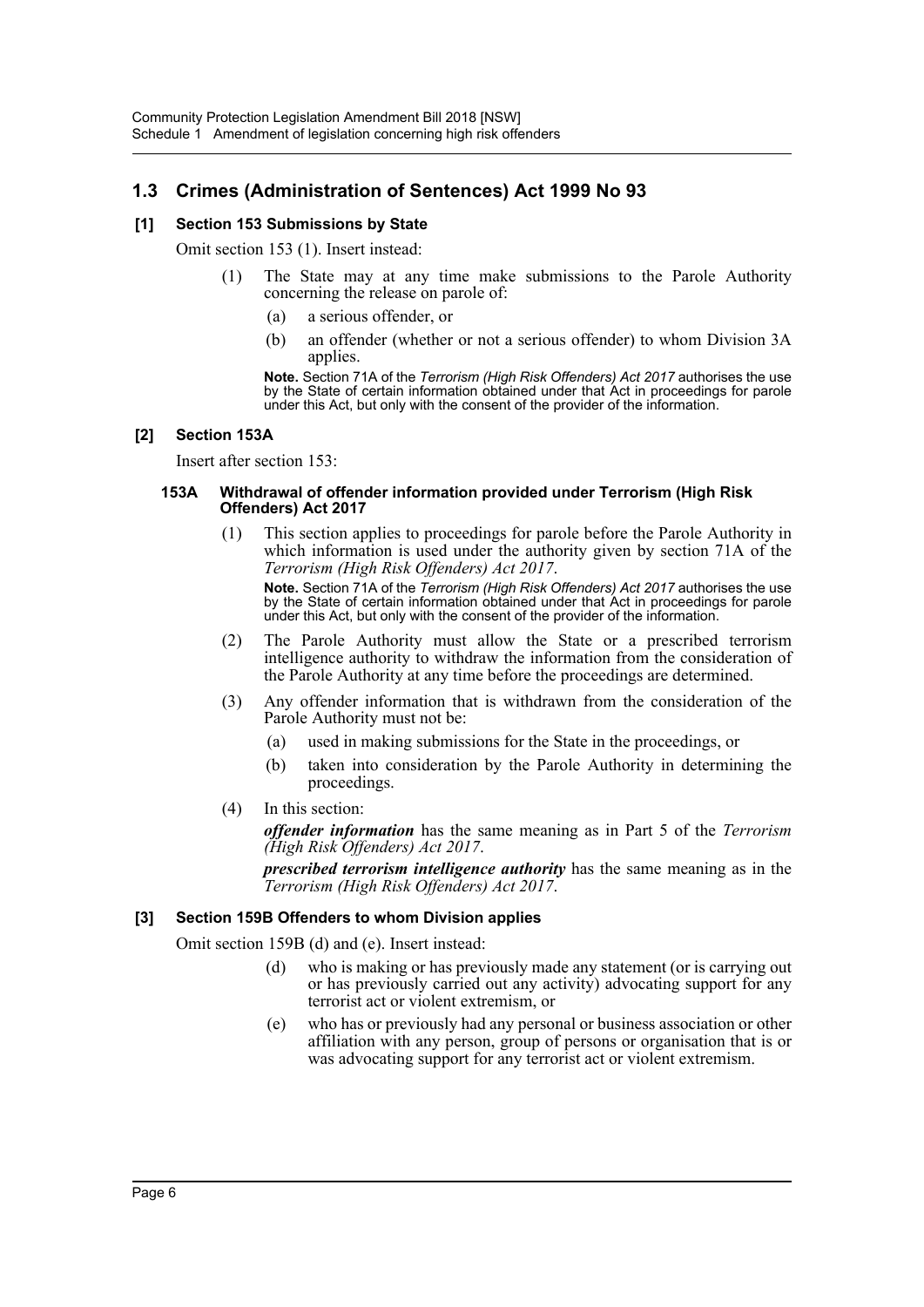# **[4] Section 159B (2)**

Insert at the end of section 159B:

- (2) Without limiting subsection  $(1)$  (d) and (e):
	- (a) advocating support for a terrorist act or violent extremism includes (but is not limited to) any of the following:
		- (i) making a pledge of loyalty to a person, group of persons or organisation, or an ideology, that supports terrorist acts or violent extremism,
		- (ii) using or displaying images or symbols associated with a person, group of persons or organisation, or an ideology, that supports terrorist acts or violent extremism,
		- (iii) making a threat of violence of a kind that is promoted by a person, group of persons or organisation, or an ideology, that supports terrorist acts or violent extremism, and
	- (b) an association or other affiliation with a person, group of persons or organisation includes (but is not limited to) any of the following:
		- (i) networking or communicating with the person, group of persons or organisation,
		- (ii) using social media sites or any other websites to communicate with the person, group of persons or organisation.

#### **Explanatory note**

Item [1] of the proposed amendments enables the State to make submissions to the State Parole Authority concerning an offender who is a terrorism related offender.

Item [2] enables the withdrawal of certain information provided under the *Terrorism (High Risk Offenders) Act 2017* used in proceedings for parole. Section 71A of the *Terrorism (High Risk Offenders) Act 2017* (as proposed to be inserted by this Schedule) authorises the use of the information in parole proceedings.

Items [3] and [4] make amendments that are consistent with amendments made by this Schedule to the *Terrorism (High Risk Offenders) Act 2017* concerning the identification of persons advocating terrorist acts or violent extremism or having associations or other affiliations with others who do so.

# **1.4 Crimes (High Risk Offenders) Act 2006 No 7**

## **[1] Section 5AA**

Insert after section 5A:

## **5AA Relationship of Act with Terrorism (High Risk Offenders) Act 2017**

- (1) This Act does not limit the circumstances in which an order can be made in respect of an eligible offender under the *Terrorism (High Risk Offenders) Act 2017*.
- (2) In applying for a supervision or detention order under this Act or determining an application for the order:
	- (a) supervision under an extended supervision order made under the *Terrorism (High Risk Offenders) Act 2017* may be treated for the purposes of this Act as equivalent to supervision under an extended supervision order made under this Act, and
	- (b) detention or custody under a continuing detention order made under the *Terrorism (High Risk Offenders) Act 2017* may be treated for the purposes of this Act as equivalent to detention or custody under a continuing detention order made under this Act.

**Note.** For example, a person may be treated for the purposes of this Act as being in custody or under supervision in the community if the person is being supervised or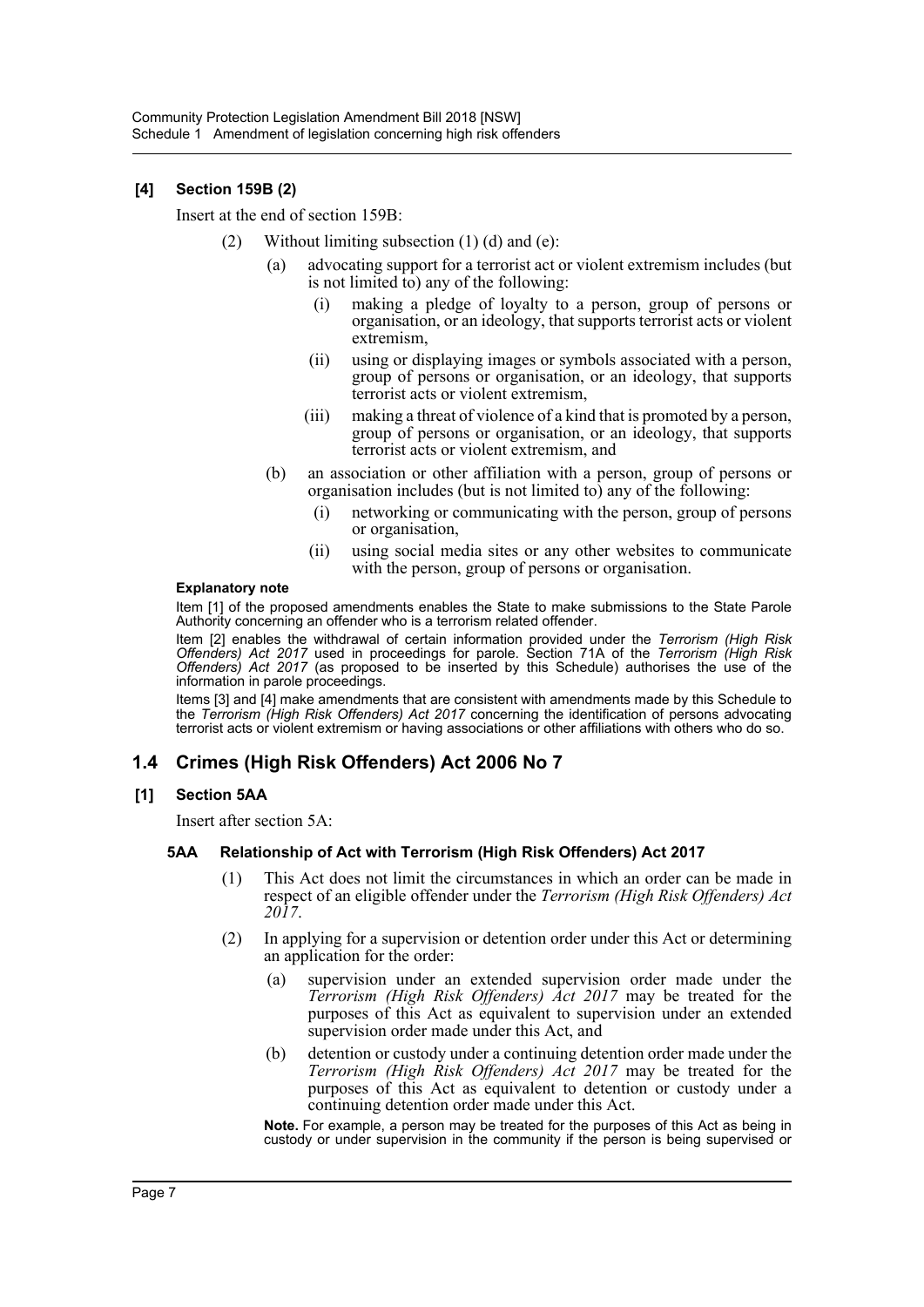detained under an extended supervision order or continuing detention order made under the *Terrorism (High Risk Offenders) Act 2017*.

- (3) Accordingly, the Supreme Court may make a supervision or detention order under this Act by reference to supervision, detention or custody under an extended supervision order or continuing detention order made under the *Terrorism (High Risk Offenders) Act 2017* if it could have made the order under this Act had the supervision, detention or custody been instead under an extended supervision order or continuing detention order made under this Act.
- (4) Subsections (2) and (3) extend to an extended supervision order or continuing detention order made under the *Terrorism (High Risk Offenders) Act 2017* before the commencement of this section.
- (5) In this section: *supervision or detention order under this Act* means any of the following orders under this Act:
	- (a) an extended supervision order,
	- (b) an interim supervision order,
	- (c) a continuing detention order,
	- (d) an interim detention order,
	- (e) an emergency detention order.

## **[2] Section 6 Requirements with respect to application**

Insert "(in addition to the condition referred to in section  $11$  (2))" after "conditions" in section  $6(4)$ .

## **[3] Section 9 Determination of application for extended supervision order**

Insert after section 9 (3):

(4) In determining whether or not to make an extended supervision order in respect of an offender, the Supreme Court is not to consider any intention of the offender to leave New South Wales (whether permanently or temporarily).

#### **[4] Section 11 Conditions that may be imposed on supervision order**

Insert at the end of the section:

(2) An extended supervision order or interim supervision order must include a condition requiring the offender not to leave New South Wales except with the approval of the Commissioner of Corrective Services.

## **[5] Section 17 Determination of application for continuing detention order**

Insert after section 17 (4):

(4A) To avoid doubt, section 11 (2) applies to an extended supervision order made under this section.

## **[6] Section 22 Right of appeal**

Omit section 22 (4B). Insert instead:

(4B) Without limiting any other jurisdiction it may have, if the Court of Appeal remits a matter to the Supreme Court for decision after an appeal is made, the Court of Appeal may make an interim order (for a period not exceeding 28 days) revoking or varying an extended supervision order, continuing detention order or emergency detention order the subject of the appeal.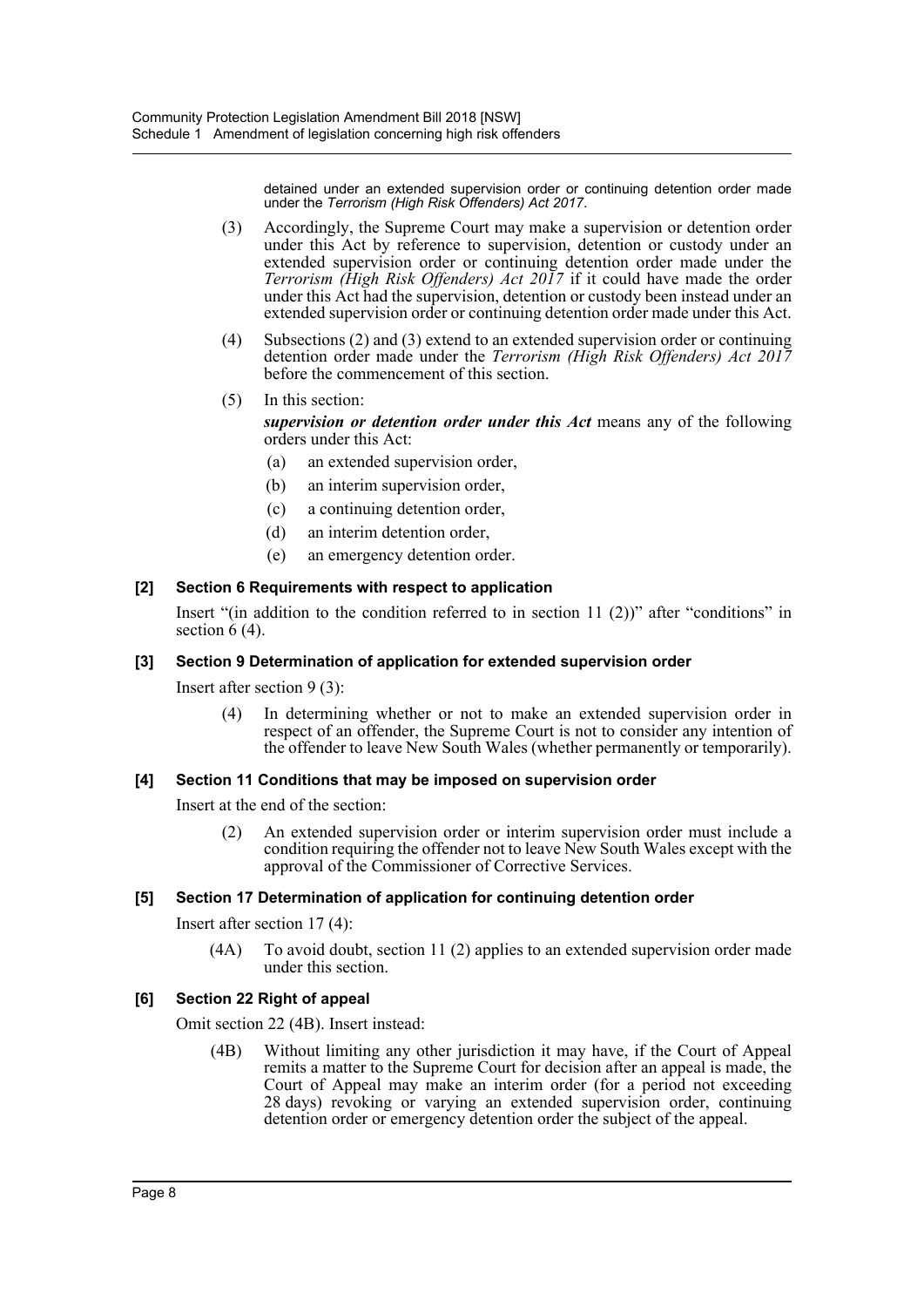(4C) The Court of Appeal may make more than one interim order under subsection (4B) provided that the combined periods during which the interim orders (whether made under this Act by the Court of Appeal or the Supreme Court at first instance) are in force do not exceed 3 months in total.

#### **[7] Section 24AA Meaning of "relevant agency"**

Insert ", or agency of the Commonwealth or another State or Territory," after "public sector agency" in section 24AA (g).

#### **[8] Section 24AD Sub-committees of Assessment Committee**

Insert after section 24AD (1):

- (1A) A sub-committee may be formed by the Assessment Committee as constituted to exercise functions conferred by or under the *Terrorism (High Risk Offenders) Act 2017* to exercise those functions for the Committee.
- (1B) A sub-committee may include persons who are not members of the Assessment Committee.

#### **[9] Section 28A**

Omit the section. Insert instead:

#### **28A Evidentiary certificates**

A certificate issued by the Commissioner of Corrective Services NSW that states that an order under Part 2 or 3 imposed on a specified offender was suspended under section 10, 10C, 18C or 18D and the date of the expiry of the order in accordance with the section concerned is admissible in any legal proceedings despite any Act or law to the contrary and is evidence of the facts so stated.

#### **Explanatory note**

Item [1] of the proposed amendments to the *Crimes (High Risk Offenders) Act 2006* (the *CHRO Act*) enables the Supreme Court to make supervision or detention orders under that Act in respect of offenders who are being supervised or detained under an extended supervision order or continuing detention order made under the *Terrorism (High Risk Offenders) Act 2017*.

Items [3] and [5] provide that the Supreme Court, in determining whether or not to make an extended supervision order in respect of an offender, is not to consider any intention of the offender to leave New South Wales (whether permanently or temporarily).

Item [4] provides that an extended supervision order or interim supervision order must include a condition requiring the offender concerned not to leave New South Wales except with the approval of the Commissioner of Corrective Services NSW. Item [2] makes a consequential amendment.

Item [6] enables the Court of Appeal to make more than one interim order if it remits a matter to the Supreme Court on an appeal provided that the combined periods during which the interim orders (whether made under the CHRO Act by the Court of Appeal or the Supreme Court at first instance) are in force do not exceed 3 months in total.The maximum period of each interim order made by the Court of Appeal is 28 days.

Item [7] enables agencies of the Commonwealth and other States and Territories to be prescribed to be relevant agencies by the regulations for the purposes of Part 4A (High Risk Offenders Assessment Committee and inter-agency co-operation) of the CHRO Act.

Item [8] enables sub-committees of the High Risk Offenders Assessment Committee to be formed whose functions are limited to those imposed on the Committee by or under the *Terrorism (High Risk Offenders) Act 2017*. It also enables sub-committees to include persons who are not members of the Committee.

Item [9] expands the provisions in respect of which the Commissioner of Corrective Services NSW may issue evidentiary certificates concerning suspensions of orders.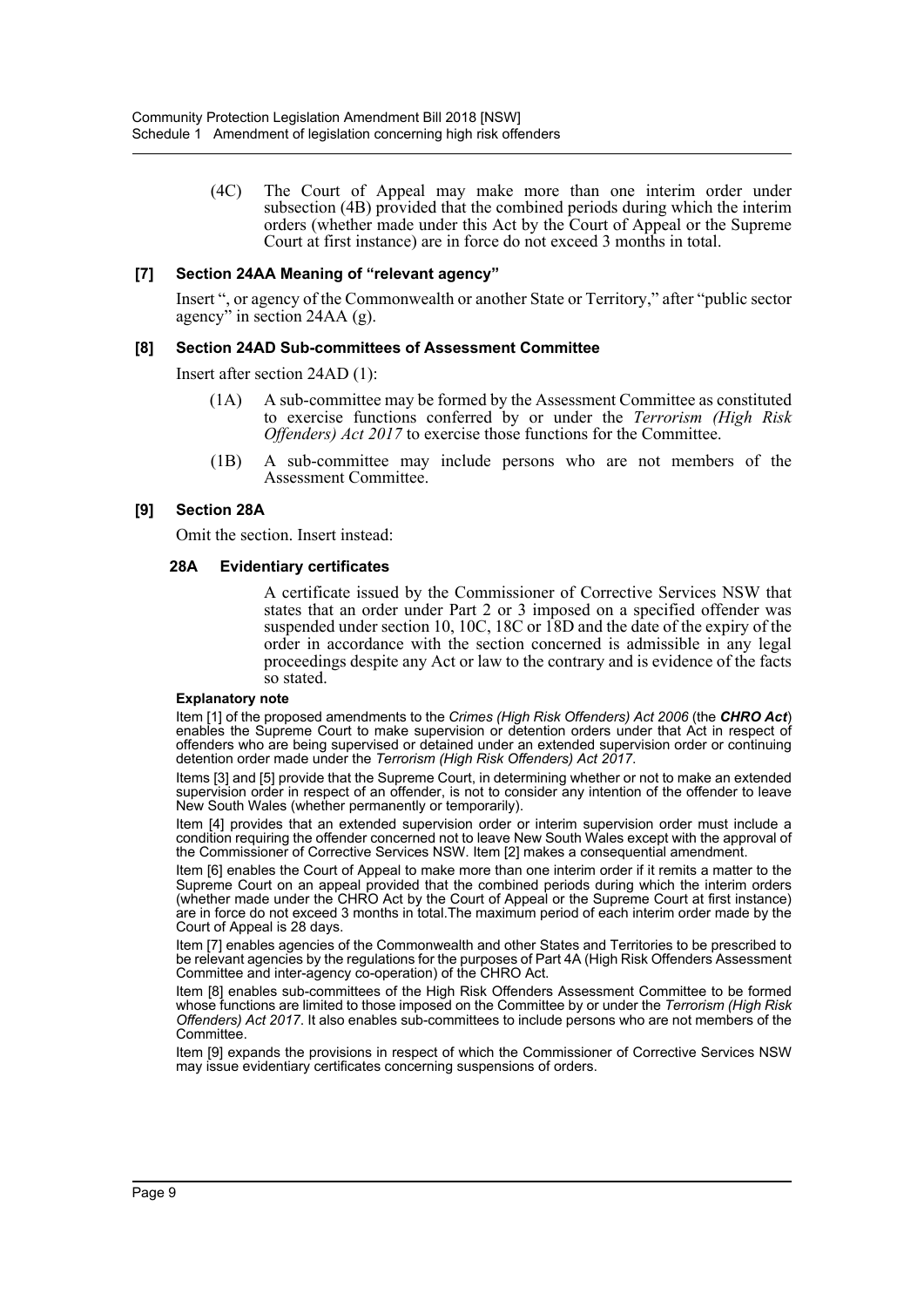# **1.5 Criminal Procedure Act 1986 No 209**

# **Schedule 1 Indictable offences triable summarily**

Omit "60 (15) or (16)" from clause 10H of Table 2. Insert instead "59F (2) or (3)".

#### **Explanatory note**

The proposed amendment is consequential on the repeal and re-enactment by this Schedule of the provisions of section 60 of the *Terrorism (High Risk Offenders) Act 2017*.

# **1.6 Surveillance Devices Act 2007 No 64**

# **[1] Section 4 Definitions**

Insert in alphabetical order in section 4 (1):

*correctional centre* and *inmate* of a correctional centre have the same meanings as in the *Crimes (Administration of Sentences) Act 1999*.

*supervision or detention order* under the *Terrorism (High Risk Offenders) Act 2017* means any of the following orders under that Act:

- (a) an extended supervision order,
- (b) an interim supervision order,
- (c) a continuing detention order,
- (d) an interim detention order,
- (e) an emergency detention order.

*terrorism related offender* means a person who is any of the following within the meaning of the *Terrorism (High Risk Offenders) Act 2017*:

- (a) a convicted NSW terrorist offender,
- (b) a convicted NSW underlying terrorism offender,
- (c) a convicted NSW terrorism activity offender.

# **[2] Section 4 (1), definition of "relevant proceeding"**

Insert after paragraph (p):

- (q) a proceeding for the parole of a person to whom Division 5 of Part 4C of the *Children (Detention Centres) Act 1987* or Division 3A of Part 6 of the *Crimes (Administration of Sentences) Act 1999* applies,
- (r) a proceeding under the *Terrorism (High Risk Offenders) Act 2017*.

# **[3] Section 17 Application for a surveillance device warrant**

Insert after section 17 (1):

- (1A) A law enforcement officer (or another person on his or her behalf) may also apply for the issue of a surveillance device warrant for the use of a surveillance device in a correctional centre if the law enforcement officer on reasonable grounds suspects or believes that:
	- (a) an eligible offender within the meaning of the *Terrorism (High Risk Offenders) Act 2017* is an inmate of the correctional centre, and
	- (b) an investigation is being, will be or is likely to be conducted into whether an application for a supervision or detention order should be made under the *Terrorism (High Risk Offenders) Act 2017* in respect of the offender on the basis that the offender is a terrorism related offender, and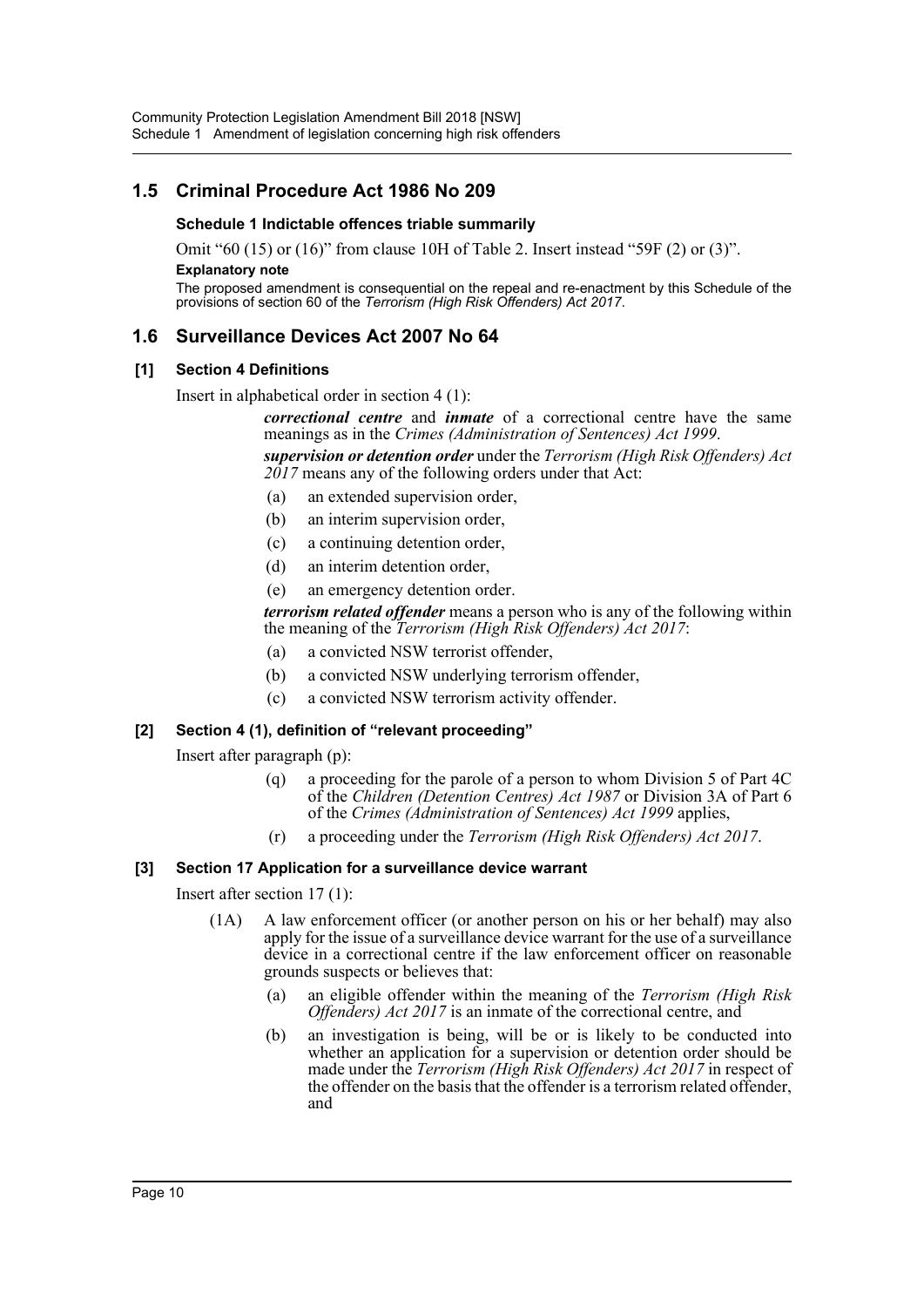(c) the use of a surveillance device is necessary for the purpose of an investigation into whether an application for a supervision or detention order under the *Terrorism (High Risk Offenders) Act 2017* should be made to enable evidence to be obtained that would be likely to support the application.

# **[4] Section 17 (4) (a)**

Insert "or  $(1A)$  (c)" after "subsection  $(1)$  (c)".

# **[5] Section 19 Determining the application**

Insert "for an application under section 17  $(1)$ —" before "the nature" in section 19  $(2)$  (a).

# **[6] Section 19 (2) (f)**

Insert "for an application under section 17 (1)—" before "any previous".

# **[7] Section 19 (2) (g)**

Insert at the end of section 19 (2) (f):

, and

(g) for an application under section  $17 (1A)$ —any previous warrant sought or issued under this Part or a corresponding law in connection with the same inmate.

## **[8] Section 20 Contents of surveillance device warrants**

Insert "for a warrant based on an application under section  $17 (1)$ —" before "the alleged" in section 20 (1) (b) (ii).

## **[9] Section 20 (1) (b) (iia)**

Insert after section  $20(1)$  (b) (ii):

(iia) for a warrant based on an application under section  $17 (1A)$ —the ground referred to in section  $8$  (a) or (b),  $9$  (1) or 10 (1) (a), (b), (c) (i) or (ii) of the *Terrorism (High Risk Offenders) Act 2017* on which it is alleged that the inmate is a terrorism related offender, and

## **[10] Section 24 Discontinuance of use of surveillance device under warrant**

Omit "the purpose of enabling evidence to be obtained of the commission of the relevant offence or the identity or location of the offender" wherever occurring in section 24 (2) and (4).

Insert instead "the warrant purpose".

## **[11] Section 24 (5)**

Insert after section 24 (4):

(5) In this section:

*warrant purpose* means:

- (a) in relation to a warrant that is issued based on an application under section 17 (1)—the purpose of enabling evidence to be obtained of the commission of the relevant offence or the identity or location of the offender, or
- (b) in relation to a warrant that is issued based on an application under section 17 (1A)—the purpose of enabling evidence to be obtained that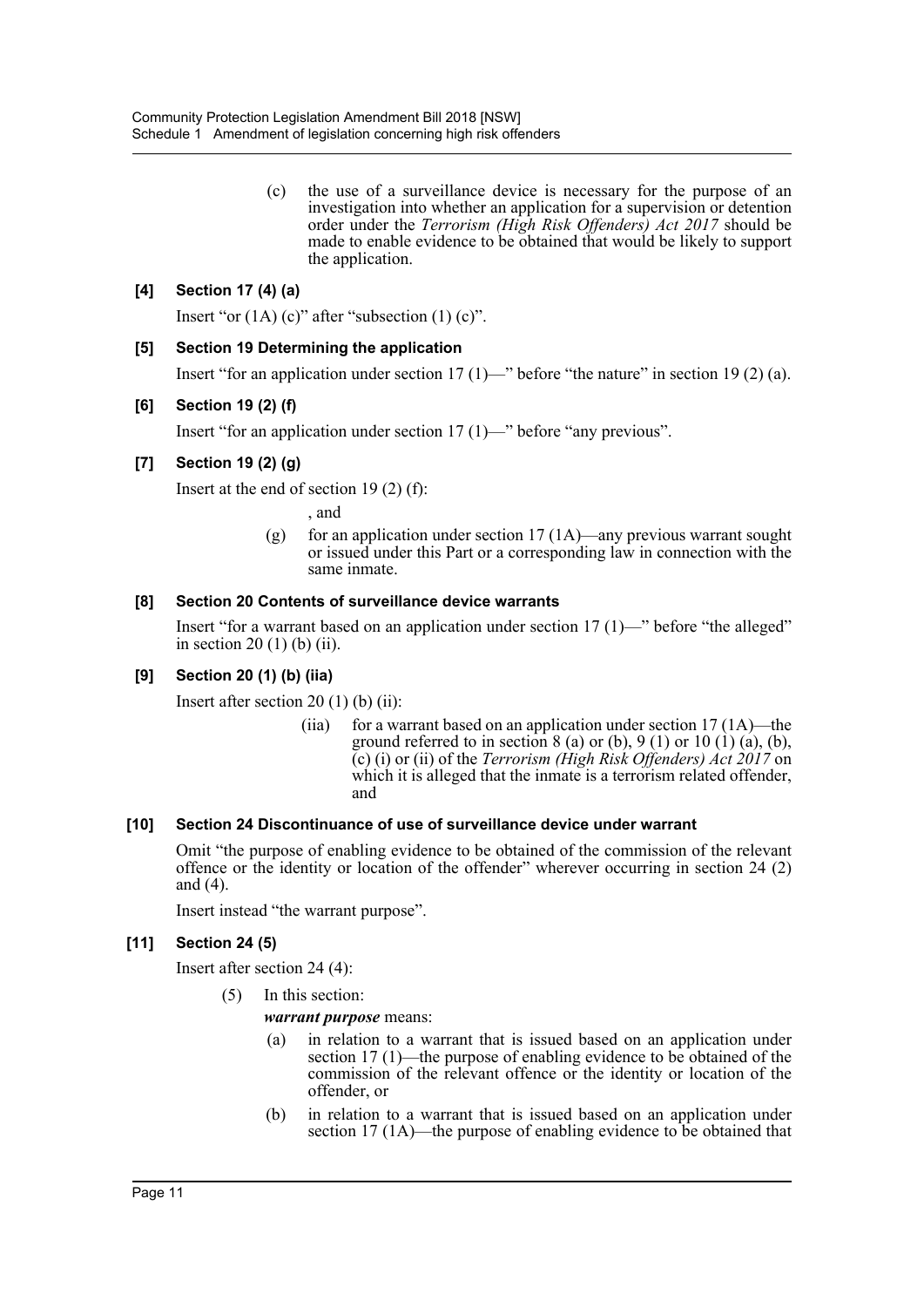would be likely to support an application for a supervision or detention order under the *Terrorism (High Risk Offenders) Act 2017* in respect of the inmate.

#### **Explanatory note**

Item [3] of the proposed amendments enables a surveillance device warrant for the use of a surveillance device in a correctional centre to be issued in respect of an inmate who is an eligible offender within the meaning of the *Terrorism (High Risk Offenders) Act 2017* for use in an investigation into whether to make an application for a supervision or detention order against the inmate. Items [1], [2] and [4]–[11] make consequential amendments.

# **1.7 Surveillance Devices Amendment (Statutory Review) Act 2018**

## **Schedule 1 [8], proposed section 20 (1) (b)**

Insert "(or for a warrant based on an application under section 17  $(1A)$ —the ground on which it is alleged that the inmate is a terrorism related offender)" after "issued".

# **Explanatory note**

The proposed amendment is consequential on the amendment proposed to be made by Schedule 1.6 [3].

# **1.8 Terrorism (High Risk Offenders) Act 2017 No 68**

# **[1] Section 10 Convicted NSW terrorism activity offender**

Omit section 10 (1) (c). Insert instead:

- (c) the offender:
	- (i) is making or has previously made any statement (or is carrying out or has previously carried out any activity) advocating support for any terrorist act or violent extremism, or
	- (ii) has or previously had any personal or business association or other affiliation with any person, group of persons or organisation that is or was advocating support for any terrorist act or violent extremism.

## **[2] Section 10 (1A)**

Insert after section 10 (1):

- $(1)$  Without limiting subsection  $(1)$  (c):
	- (a) advocating support for a terrorist act or violent extremism includes (but is not limited to) any of the following:
		- (i) making a pledge of loyalty to a person, group of persons or organisation, or an ideology, that supports terrorist acts or violent extremism,
		- (ii) using or displaying images or symbols associated with a person, group of persons or organisation, or an ideology, that supports terrorist acts or violent extremism,
		- (iii) making a threat of violence of a kind that is promoted by a person, group of persons or organisation, or an ideology, that supports terrorist acts or violent extremism, and
	- (b) an association or other affiliation with a person, group of persons or organisation includes (but is not limited to) any of the following:
		- (i) networking or communicating with the person, group of persons or organisation,
		- (ii) using social media sites or any other websites to communicate with the person, group of persons or organisation.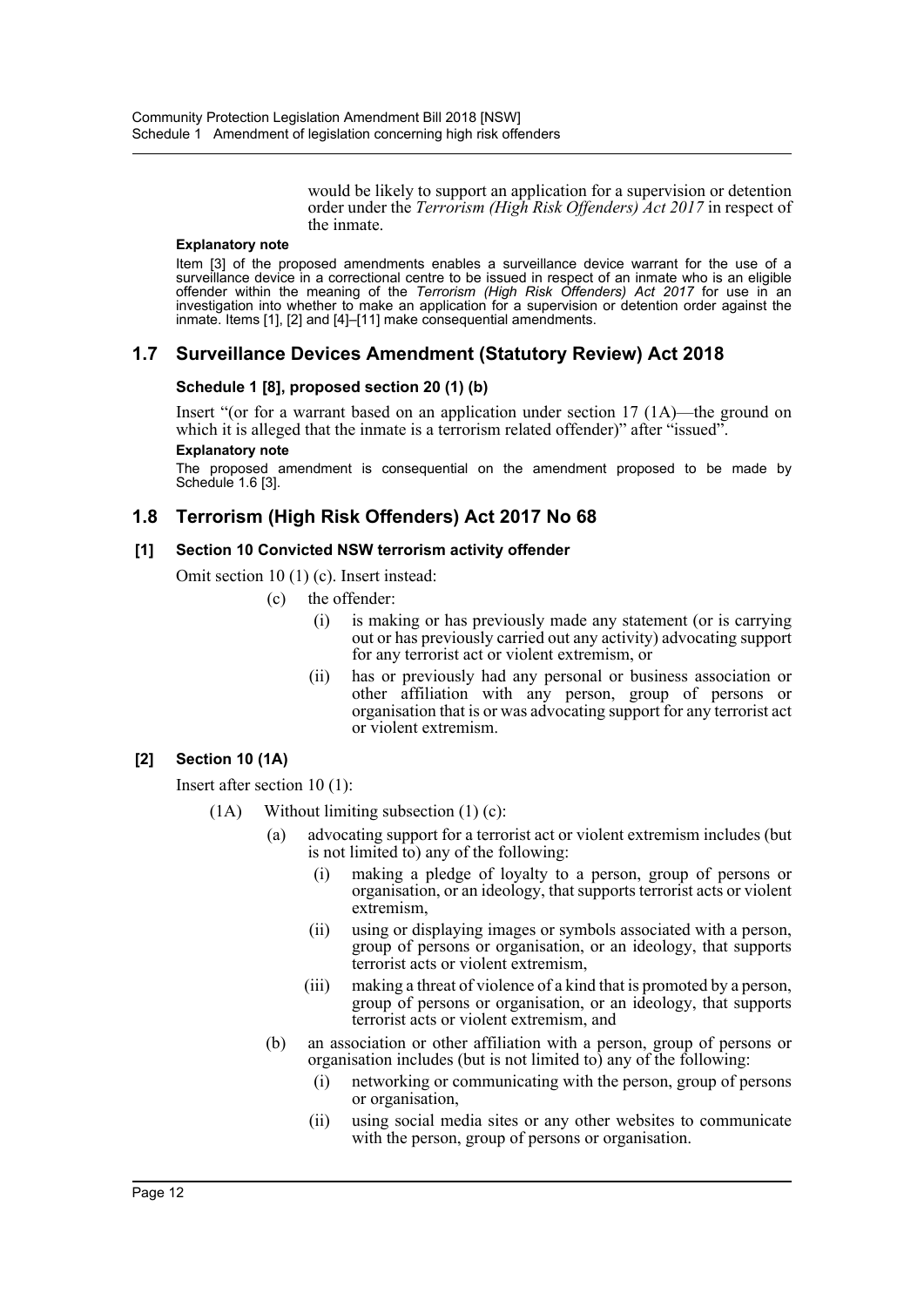# **[3] Section 16 Relationship of Act with Crimes (High Risk Offenders) Act 2006**

Insert at the end of the section:

- (2) In applying for an order under Part 2 or 3 or determining an application for the order:
	- (a) supervision under an extended supervision order made under the *Crimes (High Risk Offenders) Act 2006* may be treated for the purposes of this Act as equivalent to supervision under an extended supervision order made under this Act, and
	- (b) detention or custody under a continuing detention order made under the *Crimes (High Risk Offenders) Act 2006* may be treated for the purposes of this Act as equivalent to detention or custody under a continuing detention order made under this Act.

**Note.** For example, a person may be treated for the purposes of sections 7, 8, 9 and 10 as continuing to be supervised or detained under this Act after serving an offence if the person is being supervised or detained under an extended supervision order or continuing detention order made under the *Crimes (High Risk Offenders) Act 2006*.

- (3) Accordingly, the Supreme Court may make an order under Part 2 or 3 by reference to supervision, detention or custody under an extended supervision order or continuing detention order made under the *Crimes (High Risk Offenders) Act 2006* if it could have made the order under this Act had the supervision, detention or custody been instead under an extended supervision order or continuing detention order made under this Act.
- (4) Subsections (2) and (3) extend to an extended supervision order or continuing detention order made under the *Crimes (High Risk Offenders) Act 2006* before the commencement of those subsections.

## **[4] Section 23 Requirements with respect to application**

Insert "(in addition to or instead of the conditions referred to in section 29 (1A))" after "conditions" in section 23 (4).

## **[5] Section 24 Pre-trial procedures**

Omit section 24 (3). Insert instead:

- $(2A)$  It is sufficient compliance with subsection  $(2)$   $(a)$  if the eligible offender is:
	- (a) provided with an index of the documents, reports and other information, and
	- (b) given access to a document, report or other information included in the index (or a part of a document, report or other information) as is relevant to the proceedings if the offender (or the offender's legal representative) requests access.
- (2B) The regulations may make provision for or with respect to the provision and content of an index of documents, reports and other information for the purposes of subsection (2A).
	- (3) However, the State is not required to disclose any document, report or other information, or disclose its existence in an index, to an eligible offender except in accordance with Division 5.3 (or an order under that Division) if:
		- (a) the Attorney General or a prescribed terrorism intelligence authority intends to make an application under that Division for the document, report or other information to be dealt with as terrorism intelligence, or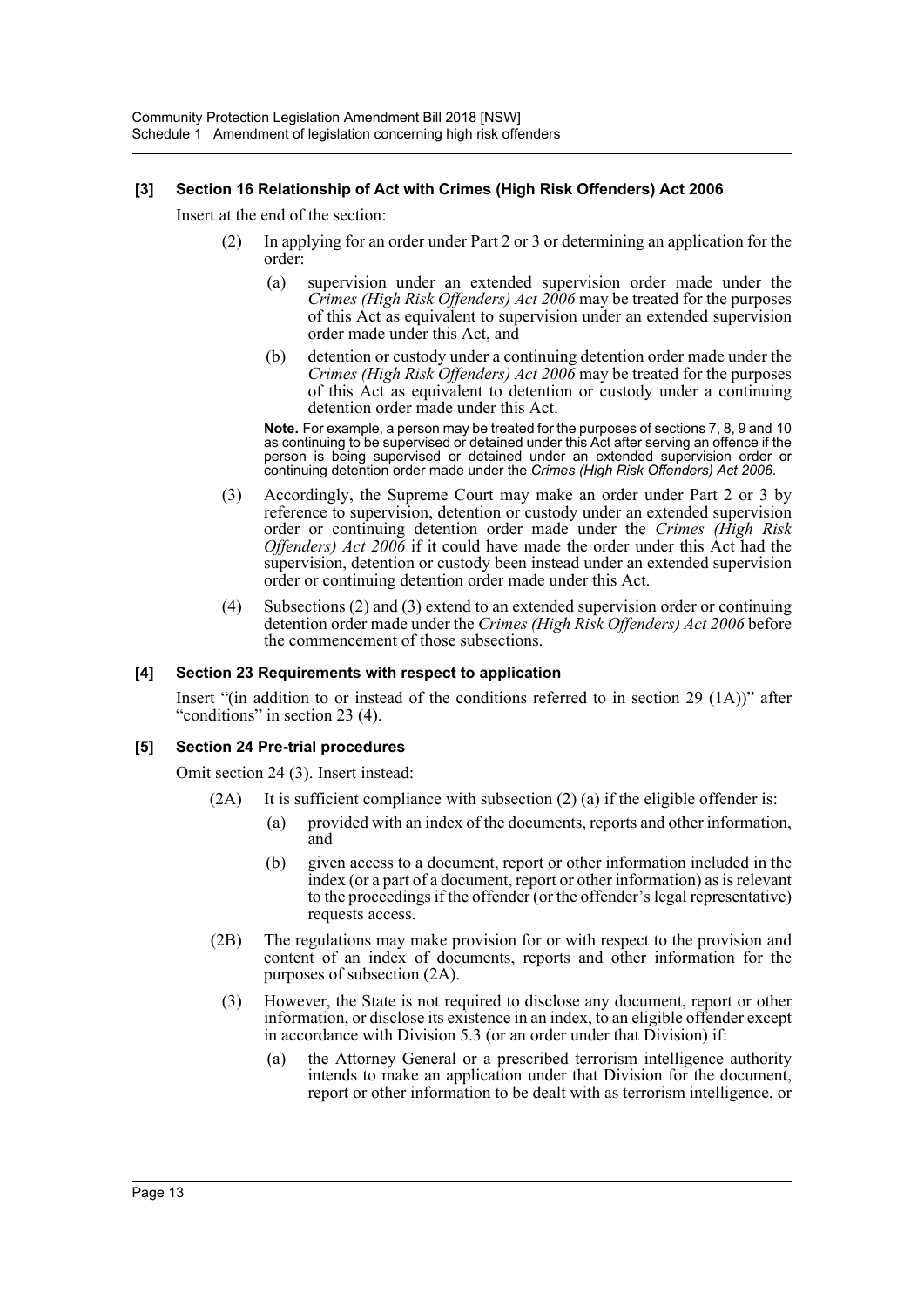- (b) the document, report or other information is the subject of a pending application under that Division for it to be dealt with as terrorism intelligence, or
- (c) the Supreme Court has granted an application under that Division for the document, report or other information to be dealt with as terrorism intelligence.

# **[6] Section 25 Determination of application for extended supervision order**

Insert after section 25 (3):

(4) In determining whether or not to make an extended supervision order in respect of an eligible offender, the Supreme Court is not to consider any intention of the offender to leave New South Wales (whether permanently or temporarily).

# **[7] Section 29 Conditions that may be imposed on extended or interim supervision order**

Insert after section 29 (1):

- (1A) Unless the Supreme Court orders differently (and without limiting the conditions that the Court may impose under subsection (1)), an extended supervision order or interim supervision order must include conditions requiring the eligible offender:
	- (a) to submit to the supervision and guidance of any enforcement officer responsible for the supervision of the offender for the time being and obey all reasonable directions of an enforcement officer (including in respect of providing a schedule of movements), and
	- (b) to wear electronic monitoring equipment as directed and not tamper with, or remove, the equipment, and
	- (c) to live at an address approved by an enforcement officer and notify an enforcement officer of any intention to change the offender's address or living arrangements, and
	- (d) not to leave New South Wales except with the approval of the Commissioner of Corrective Services, and
	- (e) to submit to the search of the offender's person and residence and the search and seizure of the offender's vehicle, computer, electronic and communication device or any storage facility, garage, locker or commercial facility under the offender's control, and
	- (f) to comply with rules or by-laws (or both) of any approved accommodation for the offender, and
	- (g) not to use prohibited drugs, or obtain drugs unlawfully or abuse drugs lawfully obtained, and
	- (h) to submit to drug and alcohol testing, and
	- (i) not to possess or use any of the following:
		- (i) a firearm, firearm part or ammunition within the meaning of the *Firearms Act 1996*,
		- (ii) a prohibited weapon within the meaning of the *Weapons Prohibition Act 1998*,
		- (iii) a spear gun,
		- (iv) an explosive substance intended, by the eligible offender, to be used in an explosive device,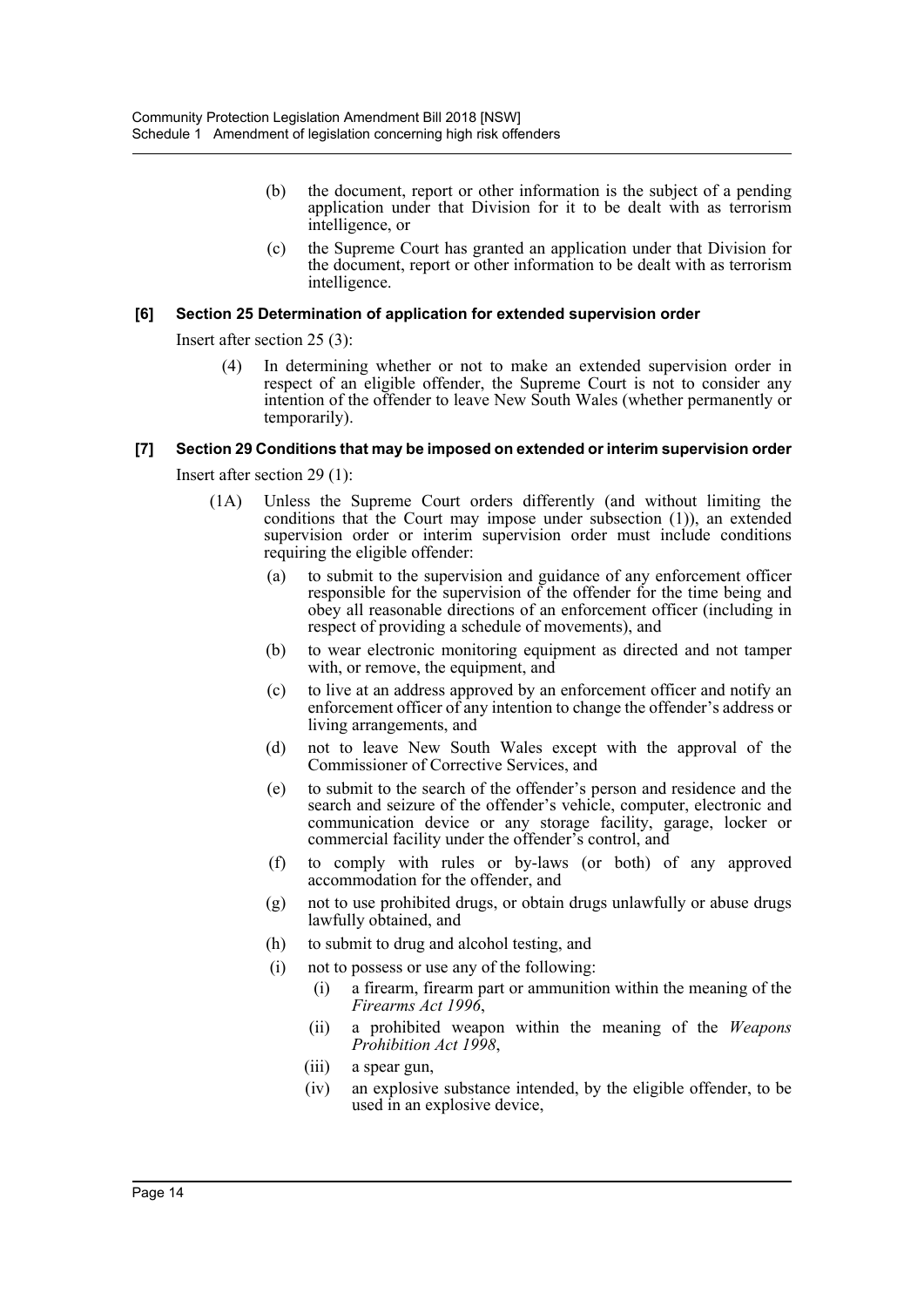- (v) a fuse capable of use with an explosive or a detonator, or a detonator, that is intended, by the eligible offender, to be used as a fuse or detonator for an explosive device (as the case may be), and
- (j) to be available for interview at such times and places as an enforcement officer (or the officer's nominee) may from time to time direct, and
- (k) to undergo ongoing psychological or psychiatric assessment or counselling (or any combination of these) as directed by an enforcement officer, and
- (l) not to start on the offender's own initiative any job, volunteer work or educational course without the approval of an enforcement officer, and
- (m) to obey any reasonable direction by an enforcement officer about communication, internet access and use of electronic devices (including, but not limited to, approval of devices used, method of communication, access to internet and restrictions on deleting information), and
- (n) to permit an enforcement officer to visit the offender at the offender's residential address at any time and, for that purpose, to enter the premises at that address, and
- (o) to notify an enforcement officer of any intention to change the offender's employment if practicable before the change occurs or otherwise at his or her next interview with an enforcement officer, and
- (p) not to associate (including using third parties) with any person or persons specified by an enforcement officer, whether face to face or by written correspondence or electronic means, and
- (q) not to change the offender's name or use any other name without notifying an enforcement officer, and
- (r) not to frequent or visit any place or district specified by an enforcement officer.

# **[8] Section 38 Pre-trial procedures**

Omit section 38 (3). Insert instead:

- $(2A)$  It is sufficient compliance with subsection  $(2)$  (a) if the eligible offender is:
	- (a) provided with an index of the documents, reports and other information, and
	- (b) given access to a document, report or other information included in the index (or a part of a document, report or other information) as is relevant to the proceedings if the offender (or the offender's legal representative) requests access.
- (2B) The regulations may make provision for or with respect to the provision and content of an index of documents, reports and other information for the purposes of subsection (2A).
	- (3) However, the State is not required to disclose any document, report or other information, or disclose its existence in an index, to an eligible offender except in accordance with Division 5.3 (or an order under that Division) if:
		- (a) the Attorney General or a prescribed terrorism intelligence authority intends to make an application under that Division for the document, report or other information to be dealt with as terrorism intelligence, or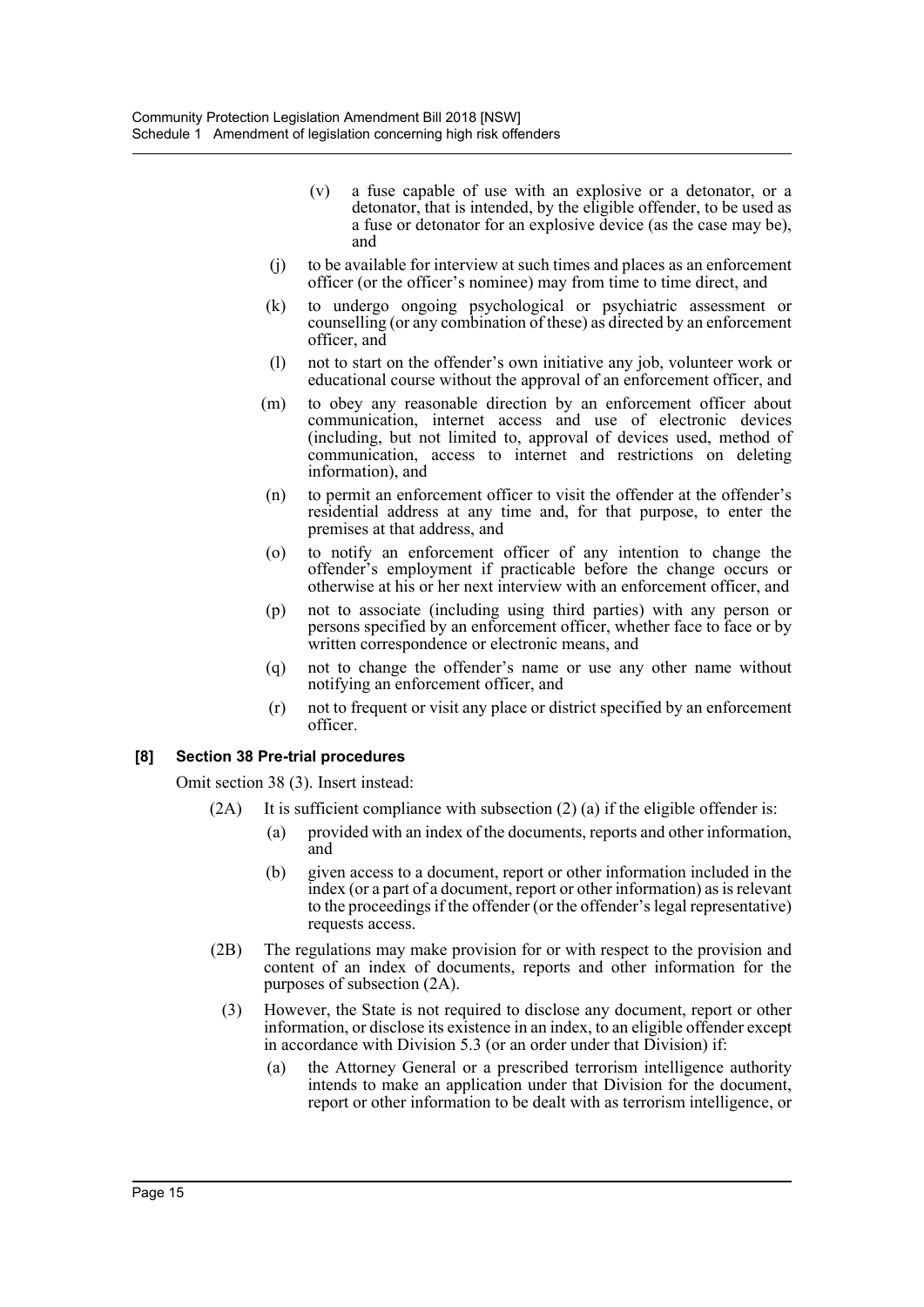- (b) the document, report or other information is the subject of a pending application under that Division for it to be dealt with as terrorism intelligence, or
- (c) the Supreme Court has granted an application under that Division for the document, report or other information to be dealt with as terrorism intelligence.

# **[9] Section 39 Determination of application for continuing detention order**

Insert after section 39 (3):

(3A) To avoid doubt, section 25 (4) applies to an extended supervision order made under this section.

## **[10] Section 45 Requirements with respect to application**

Omit section 45 (3). Insert instead:

- (3) However, the State is not required to disclose to the eligible offender or the Legal Aid Commission of New South Wales any document, report or other information except in accordance with Division 5.3 (or an order under that Division) if:
	- (a) the Attorney General or a prescribed terrorism intelligence authority intends to make an application under that Division for the document, report or other information to be dealt with as terrorism intelligence, or
	- (b) the document, report or other information is the subject of a pending application under that Division for it to be dealt with as terrorism intelligence, or
	- (c) the Supreme Court has granted an application under that Division for the document, report or other information to be dealt with as terrorism intelligence.

## **[11] Section 53 Right of appeal**

Omit "declaration or order under appeal" from section 53 (5).

Insert instead "declaration under section 12 or order under Part 2 or 3 being appealed".

## **[12] Section 53 (6) and (6A)**

Omit section 53 (6). Insert instead:

- (6) Without limiting any other jurisdiction it may have, if the Court of Appeal remits a matter to the Supreme Court for decision after an appeal is made, the Court of Appeal may make an interim order (for a period not exceeding 28 days) revoking or varying the declaration under section 12 or order under Part 2 or 3 being appealed.
- (6A) The Court of Appeal may make more than one interim order under subsection (6) provided that the combined periods during which the interim orders (whether made under this Act by the Court of Appeal or the Supreme Court at first instance) are in force do not exceed 3 months in total.

## **[13] Part 5 Information about eligible offenders**

Insert before section 57:

# **Division 5.1 Interpretation**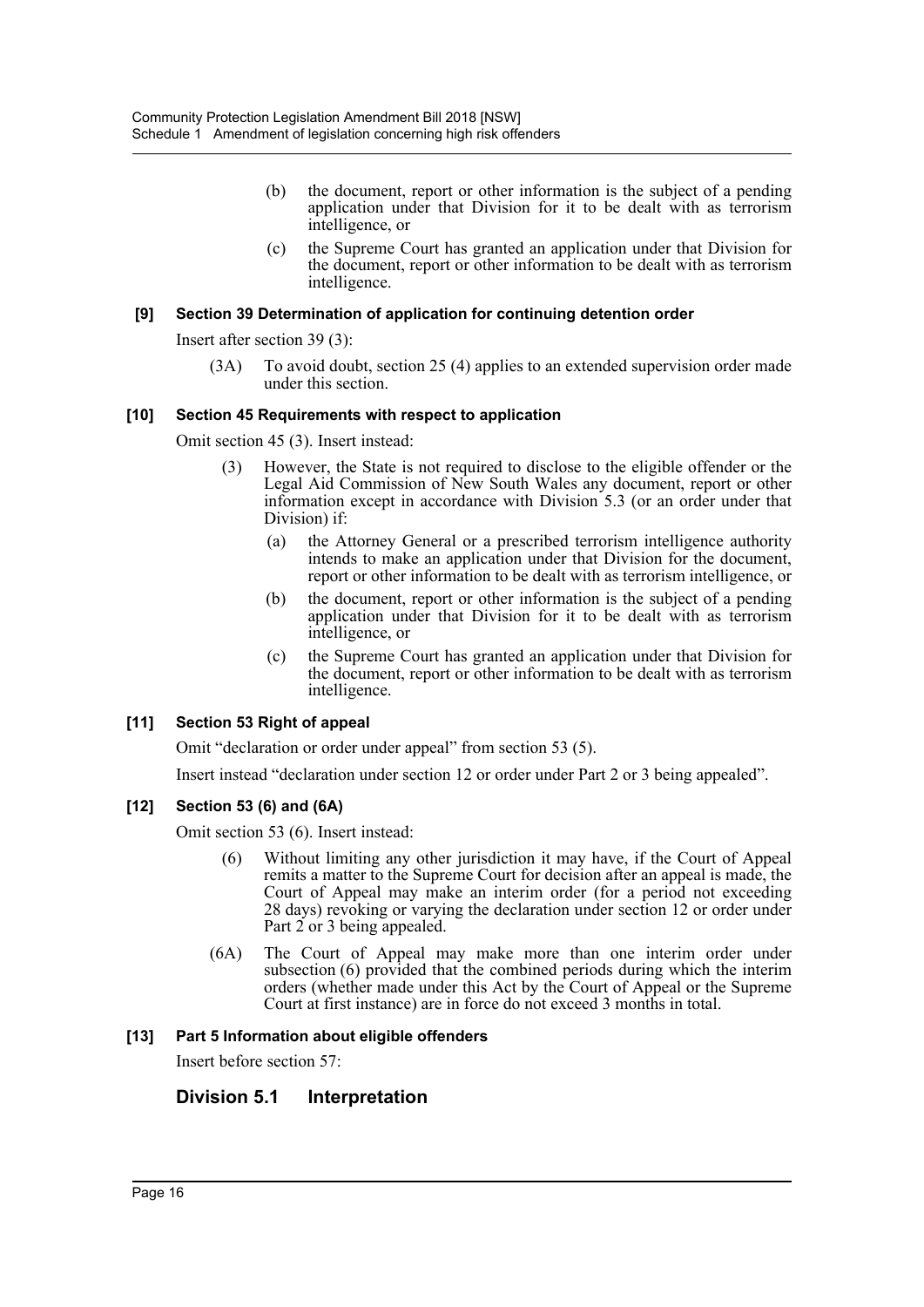# **[14] Section 57 Definitions**

Insert in alphabetical order:

*independent third party* means a person appointed as an independent third party under section 59B. *relevant indictable offence* means an offence against a law of this State or any other Australian jurisdiction that may be prosecuted on indictment. *substantive proceedings*—see section 59A (1). *terrorism intelligence application*—see section 59A (1).

# **[15] Part 5, Division 5.2, heading**

Insert before section 58:

# **Division 5.2 Requirements and requests for offender information**

# **[16] Part 5, Divisions 5.3 and 5.4**

Omit section 60. Insert instead:

# **Division 5.3 Use of information involving terrorism intelligence**

# **59A Making terrorism intelligence applications**

- (1) The Attorney General or a prescribed terrorism intelligence authority may:
	- (a) make an application (a *terrorism intelligence application*) to the Supreme Court in any proceedings before the Court under this Act (the *substantive proceedings*) for particular information to be dealt with as terrorism intelligence in those proceedings, and
	- (b) request that the Supreme Court take steps under section 59C to maintain the confidentiality of the information while the Court is considering whether to grant the application.
- (2) The Supreme Court must grant a terrorism intelligence application if the Court is satisfied that:
	- (a) the information to which the application relates was provided to the Attorney General under Division 5.2, and
	- (b) the information is terrorism intelligence.

# **59B Appointment and role of independent third parties**

- (1) The Supreme Court must appoint a qualified person to be an independent third party representative for an eligible offender for the purposes of a terrorism intelligence application or the substantive proceedings (or both) if:
	- (a) the eligible offender does not have any legal representatives in the substantive proceedings, or
	- (b) the applicant in the terrorism intelligence application requests that the Court take the steps referred to in section  $\overline{59C}$  (2) (b), (c) or (d) to maintain the confidentiality of information.
- (2) A person is a *qualified person* for the purposes of subsection (1) if the person is a person of a kind prescribed by the regulations as being qualified to provide independent and impartial representation for eligible offenders for the purposes of this Division.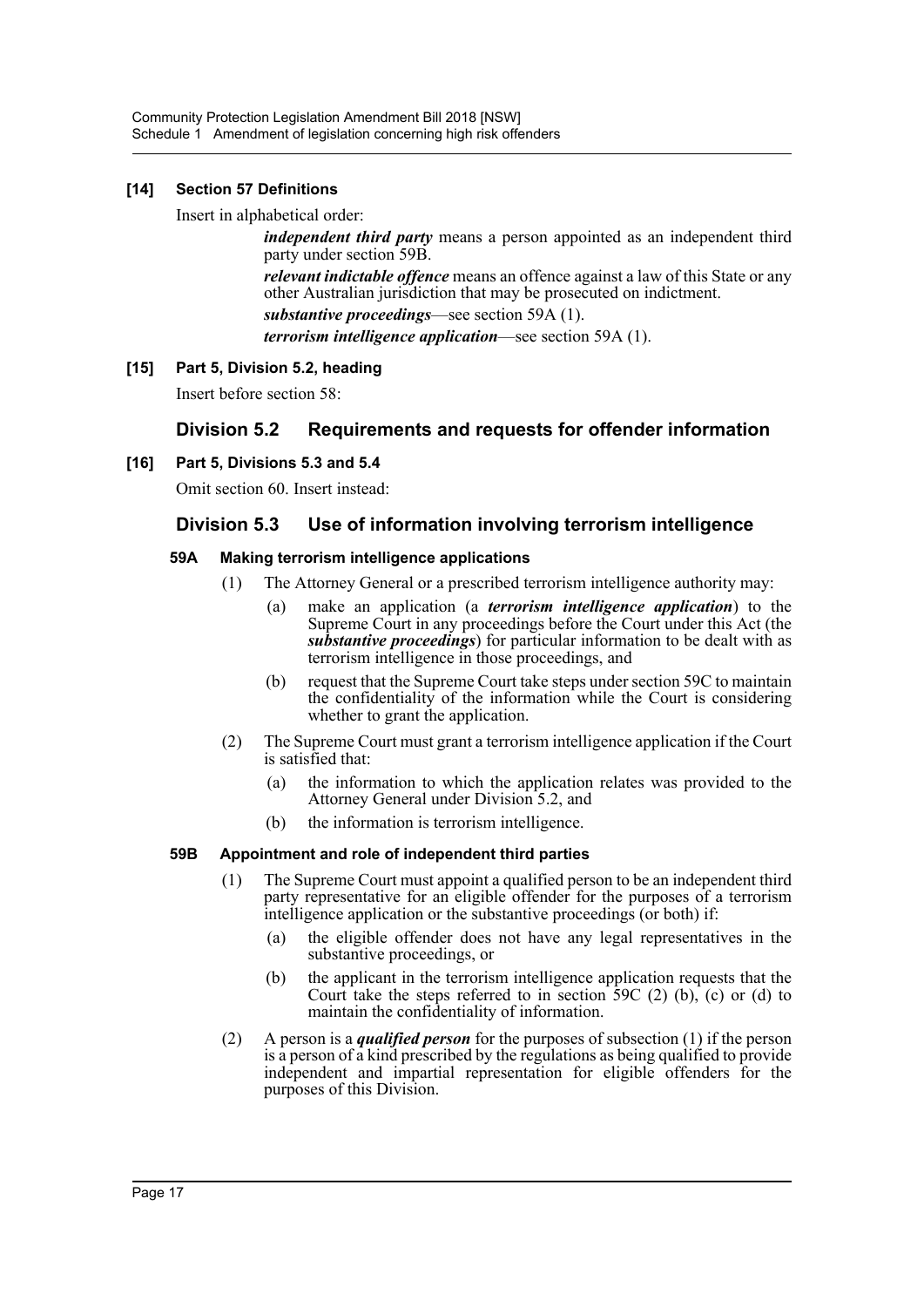- (3) An independent third party representative for an eligible offender:
	- (a) is to be allowed access to information or terrorism intelligence in respect of which the representative has been appointed by either being provided with a copy of the information or intelligence or being allowed to view it, and
	- (b) may make such submissions to the Court on behalf of the eligible offender as the representative considers to be in the best interests of the offender concerning:
		- (i) whether or not information is terrorism intelligence, or
		- (ii) the level of access to terrorism intelligence that should be given to the offender under this Division.
- (4) The applicant in the terrorism intelligence application concerning the information or terrorism intelligence in respect of which an independent third party representative has been appointed is responsible for the payment of the costs of the services provided by the representative.

## **59C Steps to maintain confidentiality**

- (1) The Supreme Court must take steps:
	- (a) to maintain the confidentiality of information to which a terrorism intelligence application relates (including steps to receive evidence and hear argument about the information) until the application is determined, and
	- (b) if the terrorism intelligence application is granted—to maintain the confidentiality of the terrorism intelligence in the substantive proceedings (including steps to receive evidence and hear argument about the intelligence in private).
- (2) The Supreme Court may allow any of the following forms of access to information or terrorism intelligence referred to in subsection (1) (having regard to what the Court considers appropriate because of the nature of the information or intelligence and the degree of risk of disclosure to non-parties by parties and their legal representatives and any other matter the Court considers relevant):
	- (a) viewing, or providing a copy of, a document containing the information or intelligence,
	- (b) viewing, or providing a copy of, a document containing the information or intelligence that has been redacted to the extent necessary to prevent the disclosure of the information or intelligence,
	- (c) viewing, or providing a copy of, a document containing the information or intelligence that has been redacted to the extent necessary to prevent the disclosure of the information or intelligence together with a written summary of the nature of the redacted information or intelligence,
	- (d) viewing, or providing a copy of, a document containing the information or intelligence that has been redacted to the extent necessary to prevent the disclosure of the information or intelligence together with a written statement of the facts that the information or intelligence would (or would be likely to) establish.
- (3) In allowing access to a document referred to in subsection (2), the Supreme Court may:
	- (a) allow a party and the party's legal representatives, if any, to be provided with a copy of the document, or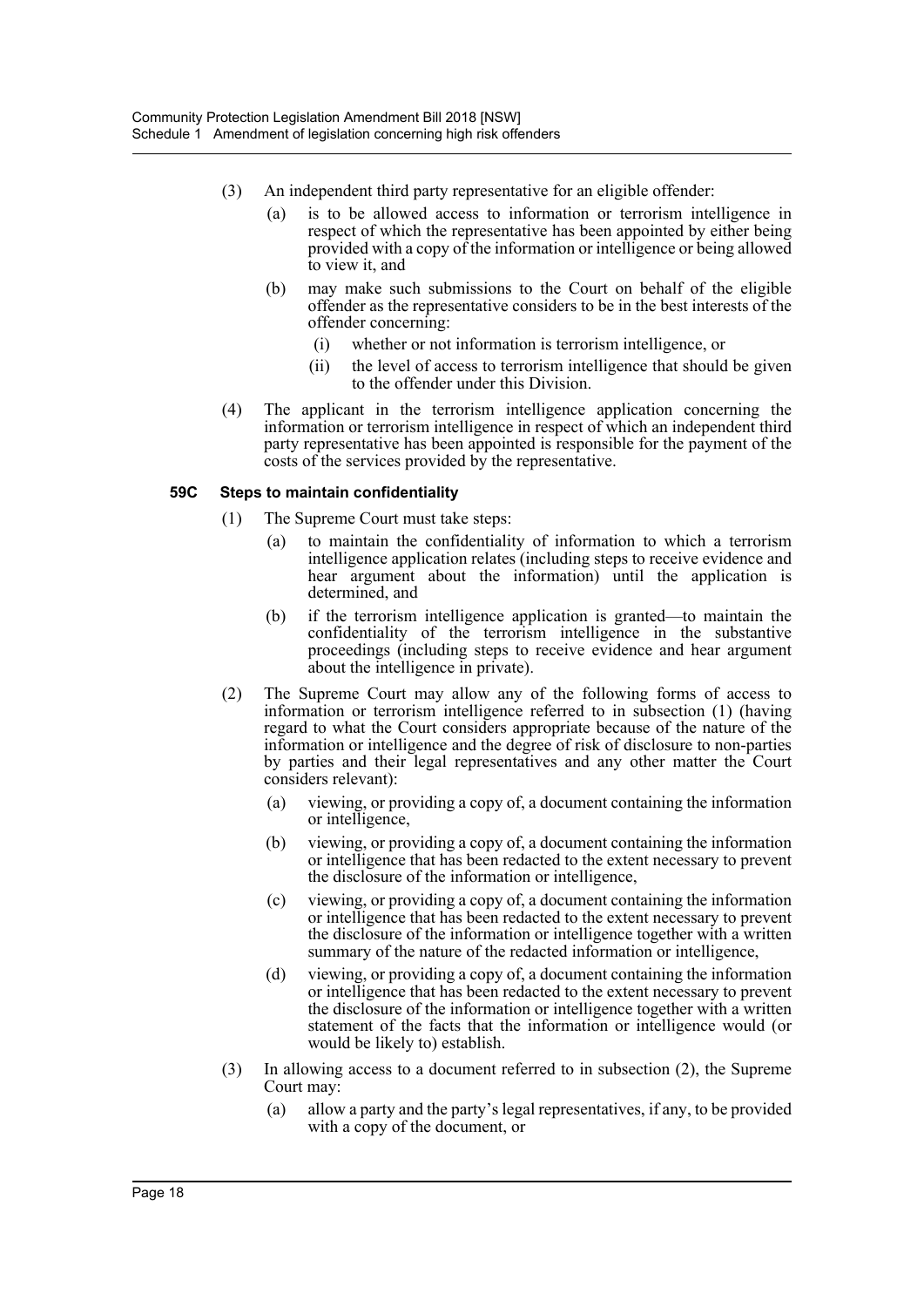- (b) allow a party's legal representatives, if any, to be provided with a copy of the document and the party to view (but not have a copy of) the document, or
- (c) allow a party's legal representatives to be provided with a copy of the document, but deny the party any form of access to the document, or
- (d) allow a party and the party's legal representatives, if any, to view (but not have a copy of) the document, or
- (e) allow a party's legal representatives, if any, to view (but not have a copy of) the document, but deny the party any form of access to the document.
- (4) Subsections (2) and (3):
	- (a) are subject to any agreement under section 59E and the regulations, and
	- (b) do not limit access that an independent third party for an eligible offender is required to be provided with under section 59B.

## **59D Withdrawal of information to which a terrorism intelligence application relates**

- (1) The Supreme Court must give an affected person or body an opportunity to withdraw the information to which a terrorism intelligence application relates from consideration by the Court if:
	- (a) the Court is not satisfied that the information is terrorism intelligence, or
	- (b) the Court decides not to grant the level of access requested under section 59A (1) (b) in relation to the information.
- (2) Each of the following is an *affected person or body*:
	- (a) the applicant in the terrorism intelligence application,
	- (b) any prescribed terrorism intelligence authority that provided the information.
- (3) However, the Supreme Court is not required to allow the information to be withdrawn from consideration by the Court if the Court considers that its withdrawal would be manifestly unfair to a party to the substantive proceedings who is an eligible offender.
- (4) Any information that is withdrawn from consideration by the Supreme Court must not be:
	- (a) disclosed to a party to the substantive proceedings who is an eligible offender or the offender's legal representatives, or
	- (b) taken into consideration by the Supreme Court in determining the substantive proceedings.

#### **59E Agreements concerning dealing with terrorism intelligence**

An agreement may be entered at any time in the substantive proceedings by the following persons as to arrangements about the disclosure, protection, storage, handling or destruction of the terrorism intelligence in the proceedings:

- (a) the Attorney General on behalf of the State,
- (b) if the terrorism intelligence is provided by a prescribed terrorism intelligence authority—the authority,
- (c) one or more other parties to the proceedings (or their legal representatives on their behalf).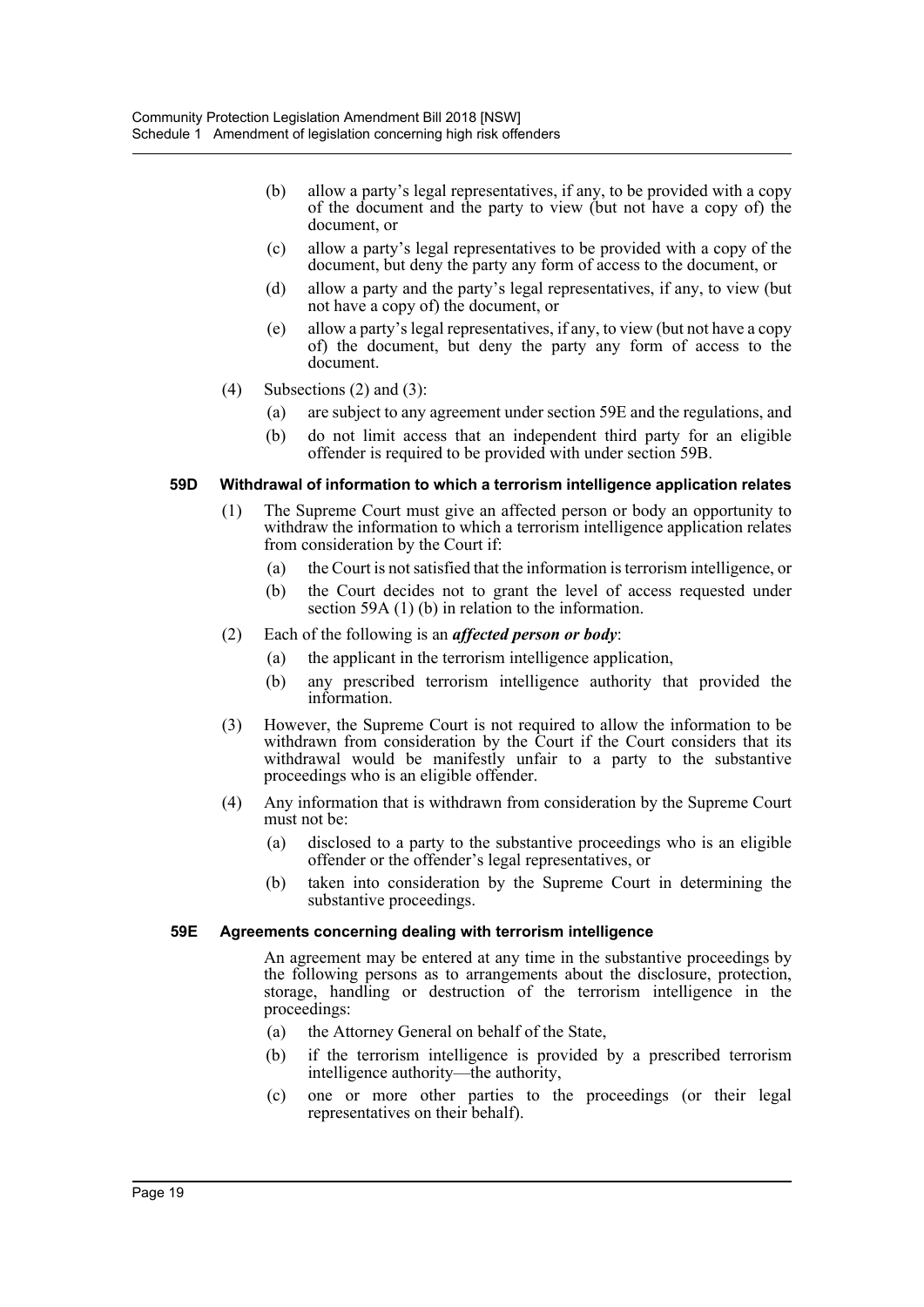# **59F Orders by Supreme Court**

- (1) The Supreme Court may make any orders the Court considers appropriate:
	- (a) to prohibit or restrict access to, or the disclosure or publication of, terrorism intelligence for the purposes of this Division, or
	- (b) to give effect to an agreement under section 59E.
- (2) A person is guilty of an offence if the person contravenes an order under this section.

Maximum penalty:

- (a) in the case of a corporation—100 penalty units, or
- (b) in the case of an individual—100 penalty units or imprisonment for 2 years (or both).
- (3) A person is guilty of an offence against this subsection if the person commits an offence against subsection (2) in circumstances in which the person:
	- (a) intends to endanger the health or safety of any person or prejudice the effective conduct of an investigation into a relevant indictable offence, or
	- (b) knows that, or is reckless as to whether, the disclosure of the information:
		- (i) endangers or will endanger the health or safety of any person, or
		- (ii) prejudices or will prejudice the effective conduct of an investigation into a relevant indictable offence.

Maximum penalty: imprisonment for 7 years.

# **60 Regulations concerning dealing with terrorism intelligence**

The regulations may make provision for or with respect to:

- (a) the ways in which terrorism intelligence to which this Division applies is to be stored, handled or destroyed, and
- (b) the ways in which, and places at which, terrorism intelligence to which this Division applies may be accessed and documents or records relating to such intelligence may be prepared.

# **Division 5.4 General**

# **[17] Section 68 Proceedings for offences**

Omit "60 (15) or (16)" wherever occurring. Insert instead "59F (2) or (3)".

# **[18] Section 71 Disclosure and use of application documentation**

Omit "Supreme Court" from section 71 (2) where firstly occurring.

Insert instead "court in which the proceedings are brought".

# **[19] Section 71 (2) (c)**

Omit "Supreme Court". Insert instead "court".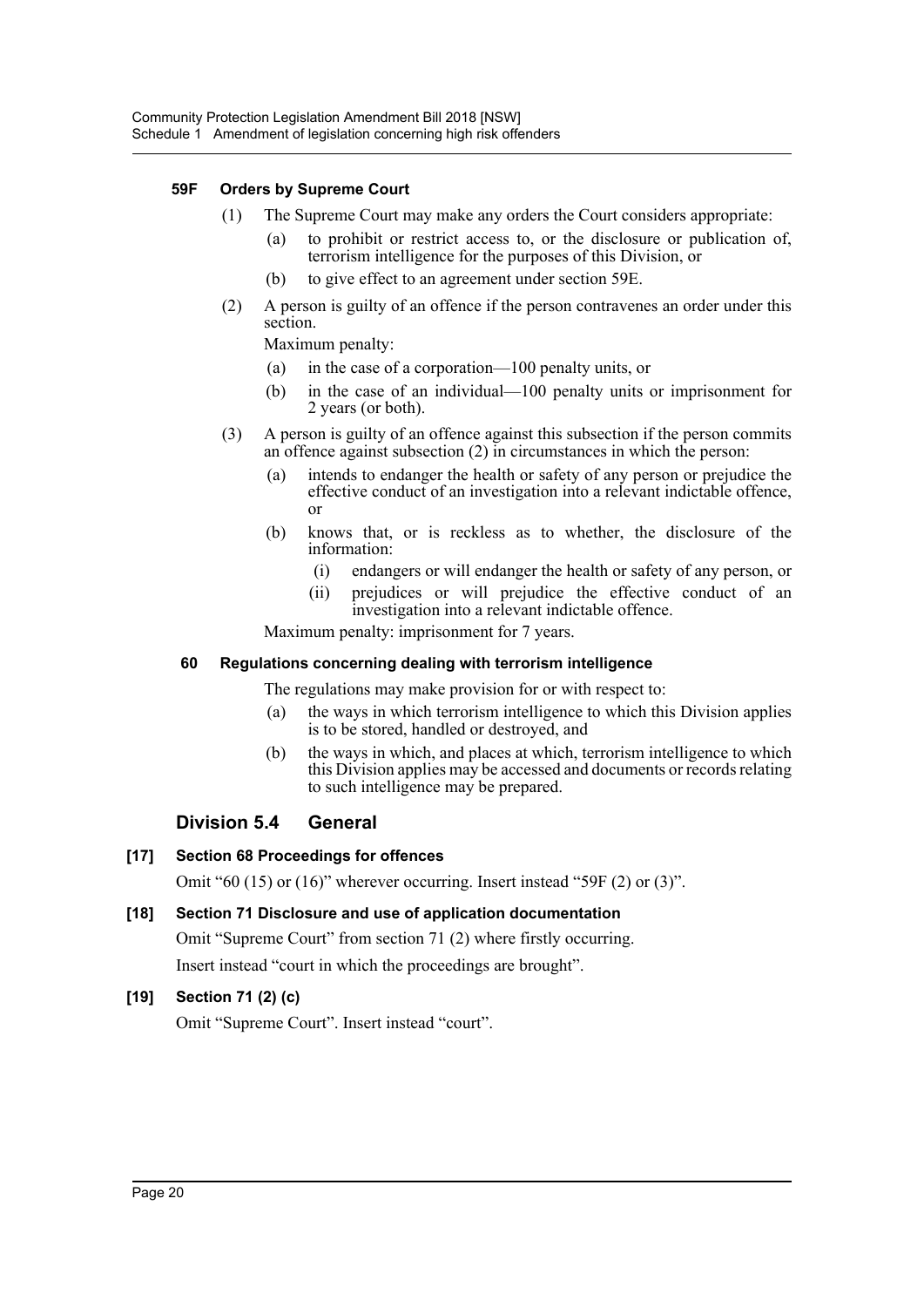# **[20] Section 71A**

Insert after section 71:

## **71A Use of certain information provided under Act in parole proceedings**

- (1) This section applies to the following information (*relevant information*):
	- (a) offender information provided under Part 5,
	- (b) information provided to a relevant agency of the State under a co-operative protocol under section 65,
	- (c) information provided under a terrorism information exchange agreement under section 67,
	- (d) an expert report (within the meaning of section 71) about an eligible offender.
- (2) The State is authorised to use relevant information in the following proceedings, but only with the consent of the provider of the information:
	- (a) proceedings before the State Parole Authority under the *Crimes (Administration of Sentences) Act 1999* concerning the parole of an offender,
	- (b) proceedings before the Children's Court under the *Children (Detention Centres) Act 1987* concerning the parole of an offender.
- (3) This section applies despite anything to the contrary in this or any other Act.

# **[21] Section 73**

Omit the section. Insert instead:

## **73 Evidentiary certificates**

A certificate issued by the Commissioner of Corrective Services that states that an order under Part 2 or 3 imposed on a specified offender was suspended under section 26, 28, 42 or 47 and the date of the expiry of the order in accordance with the section concerned is admissible in any legal proceedings despite any Act or law to the contrary and is evidence of the facts so stated.

## **[22] Schedule 1 Savings, transitional and other provisions**

Insert at the end of the Schedule, with appropriate Part and clause numbering:

# **Part Provisions consequent on enactment of Community Protection Legislation Amendment Act 2018**

## **Application of amendments**

- (1) The following provisions apply in respect of the repeal of section 60, and the enactment of Division 5.3 of this Act, by the amending Act:
	- (a) if access to terrorism intelligence had not yet been provided under section 60 before its repeal, it may be provided by reference to that Division,
	- (b) any order made by the Supreme Court under section 60 in force immediately before its repeal continues in force as an order under section 59F (as inserted by the amending Act),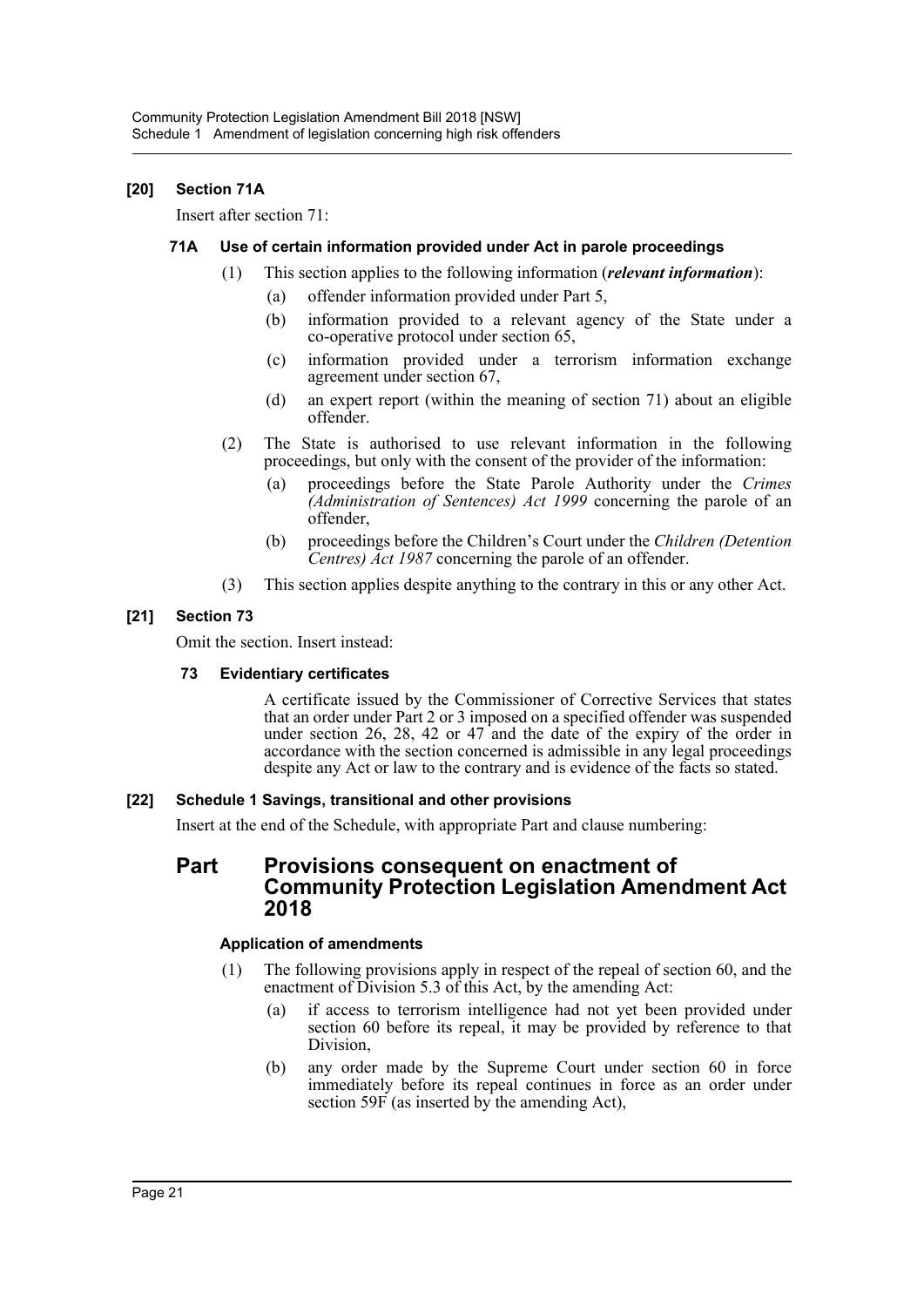- (c) any agreement in force under section 60 immediately before its repeal continues in force as an agreement under section 59E (as inserted by the amending Act).
- (2) Section 71A (as inserted by the amending Act) extends to information that was provided, and expert reports created, before its commencement.
- (3) Subject to clause 2 (3) of this Schedule, section 68 and clause 10H in Part 6 of Table 2 of Schedule 1 to the *Criminal Procedure Act 1986*, as in force immediately before the amendment of section 68 by the amending Act, continue to apply in respect of offences against the former section 60 committed before the commencement of the amendment.
- (4) In this clause:

*amending Act* means the *Community Protection Legislation Amendment Act 2018*.

#### **Explanatory note**

Items [1] and [2] of the proposed amendments to the *Terrorism (High Risk Offenders) Act 2017* (the *THRO Act*) clarify when persons are to be treated as advocating terrorist acts or violent extremism or having associations or other affiliations with others who do so for the purposes of the definition of *convicted NSW terrorism activity offender*.

Item [3] enables the Supreme Court to make supervision or detention orders under that Act in respect of offenders who are being supervised or detained under an extended supervision order or continuing detention order made under the *Crimes (High Risk Offenders) Act 2006*.

Items [5] and [8] enable the State to give an index of relevant documents, reports and other information to an eligible offender in respect of whom an application for an extended supervision order or continuing detention order is made. The eligible offender will be able to request access to the indexed documents, reports and other information.

Items [6] and [9] provide that the Supreme Court, in determining whether or not to make an extended supervision order or continuing detention order in respect of an eligible offender, is not to consider any intention of the offender to leave New South Wales (whether permanently or temporarily).

Item [7] introduces standard conditions for extended supervision orders, which the Supreme Court can vary. Item [4] makes a consequential amendment.

Item [10] sets out the circumstances in which the State is not required to disclose information to an eligible offender or the Legal Aid Commission in relation to an application for an emergency detention order except in accordance with proposed Division 5.3 of the THRO Act (which is proposed to be inserted by item [16]).

Item [11] clarifies which declarations and orders under the THRO Act can be appealed to the Court of Appeal.

Item [12] enables the Court of Appeal to make more than one interim order if it remits a matter to the Supreme Court on an appeal provided that the combined periods during which the interim orders (whether made under the THRO Act by the Court of Appeal or the Supreme Court at first instance) are in force do not exceed 3 months in total. The maximum period of each interim order made by the Court of Appeal is 28 days.

Item [16] makes further provision with respect to maintaining the confidentiality of information that is, or is claimed to be, terrorism intelligence. Items [13]–[15] and [17] make consequential amendments. Items [18] and [19] authorise courts in addition to the Supreme Court to allow expert reports provided under the THRO Act to be disclosed and used in proceedings before them.

Item [20] authorises the use in parole proceedings of certain information about eligible offenders provided under the THRO Act.

Item [21] expands the provisions in respect of which the Commissioner of Corrective Services NSW may issue evidentiary certificates concerning suspensions of orders.

Item [22] provides for transitional matters for the amendments made to the THRO Act.

# **1.9 Terrorism (High Risk Offenders) Regulation 2018**

## **Clause 10 Independent third party representatives**

Omit "section 60". Insert instead "Division 5.3".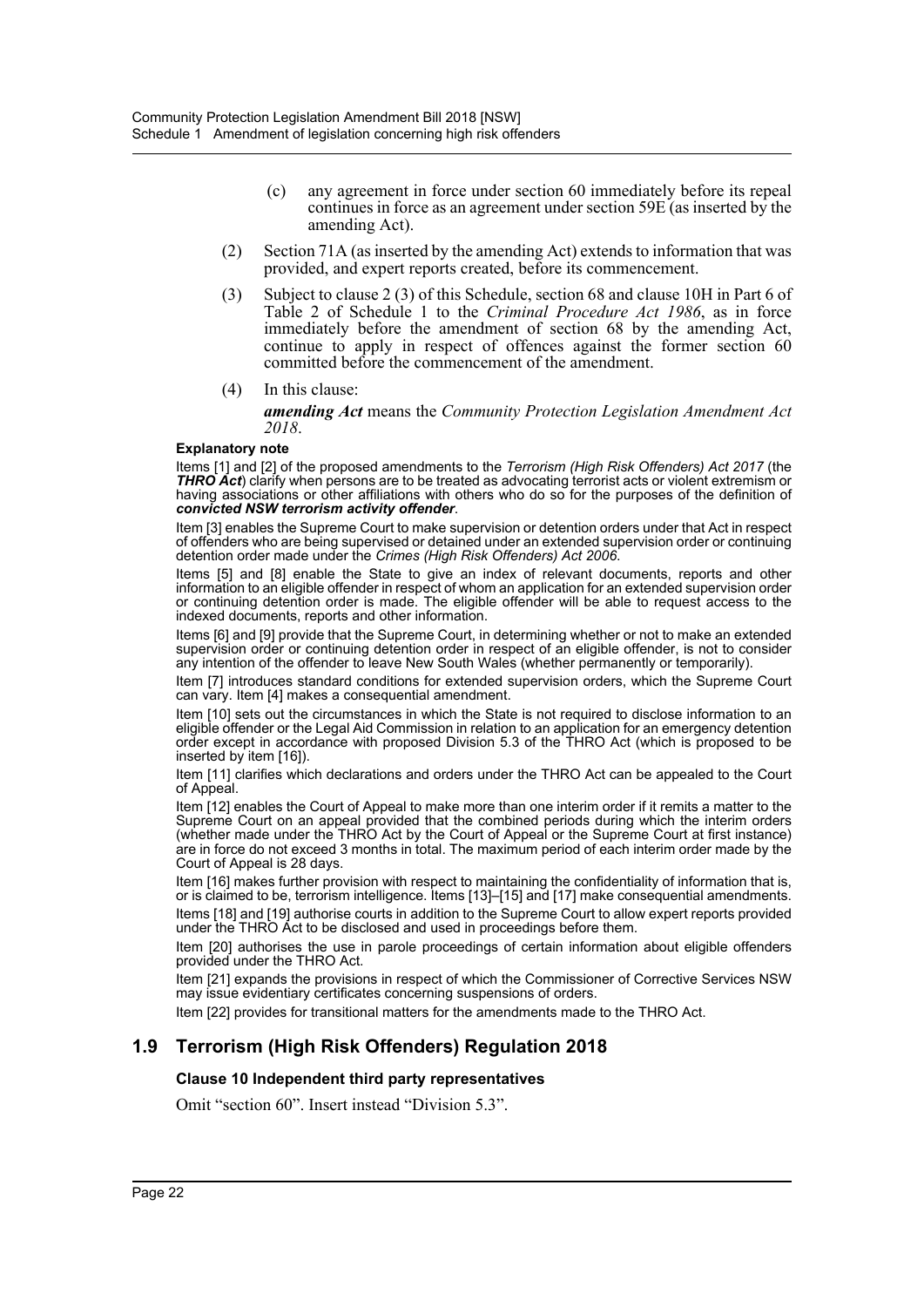#### **Explanatory note**

The proposed amendment is consequential on the repeal and re-enactment by this Schedule of the provisions of section 60 of the *Terrorism (High Risk Offenders) Act 2017*.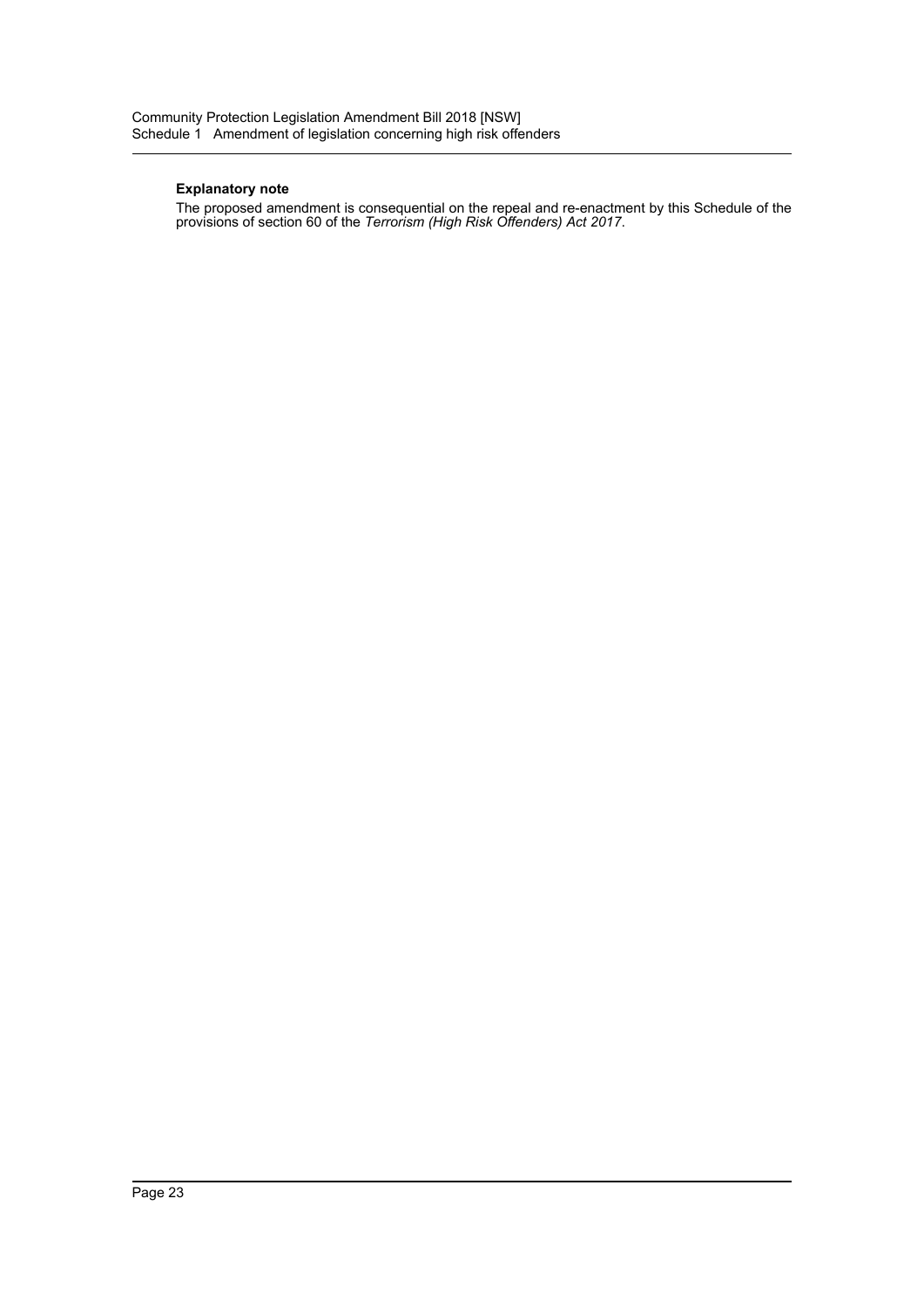# <span id="page-24-0"></span>**Schedule 2 Amendment of Crimes Act 1900 No 40**

# **2.1 Amendment concerning supply of drugs causing death**

# **Section 25C**

Insert after section 25B:

# **25C Supply of drugs causing death**

- (1) A person is guilty of an offence under this section if:
	- (a) the person supplies a prohibited drug to another person for financial or material gain, and
	- (b) the drug is self-administered by another person (whether or not the person to whom the drug was supplied), and
	- (c) the self-administration of the drug causes or substantially causes the death of that other person.

Maximum penalty: Imprisonment for 20 years.

- (2) In proceedings for an offence under this section, it is necessary to prove that the accused knew, or ought reasonably to have known, that supplying the prohibited drug would expose another person (whether or not the person to whom the drug was supplied) to a significant risk of death as a result of the self-administration of the drug.
- (3) A person does not commit an offence under this section for supplying a prohibited drug if the person is authorised to supply the drug under the *Poisons and Therapeutic Goods Act 1966*.
- (4) Proceedings for an offence under this section may only be instituted by or with the approval of the Director of Public Prosecutions.
- (5) Section 18 does not apply to an offence under this section.
- (6) In this section:

*prohibited drug* means any substance specified in Schedule 1 to the *Drug Misuse and Trafficking Act 1985*, but does not include a prohibited plant within the meaning of that Act.

#### **Explanatory note**

The proposed amendment makes it an offence, punishable by imprisonment for 20 years, to supply a prohibited drug for financial or material gain if the self-administration of the drug by another person causes or substantially causes that other person's death. It will be necessary to prove that the person supplying the prohibited drug knew, or ought reasonably to have known, that the supply would expose a person to a significant risk of death.

# **2.2 Amendments concerning offences of concealing offences**

## **[1] Section 316 Concealing serious indictable offence**

Omit section 316 (1) and (2). Insert instead:

- (1) An adult:
	- (a) who knows or believes that a serious indictable offence has been committed by another person, and
	- (b) who knows or believes that he or she has information that might be of material assistance in securing the apprehension of the offender or the prosecution or conviction of the offender for that offence, and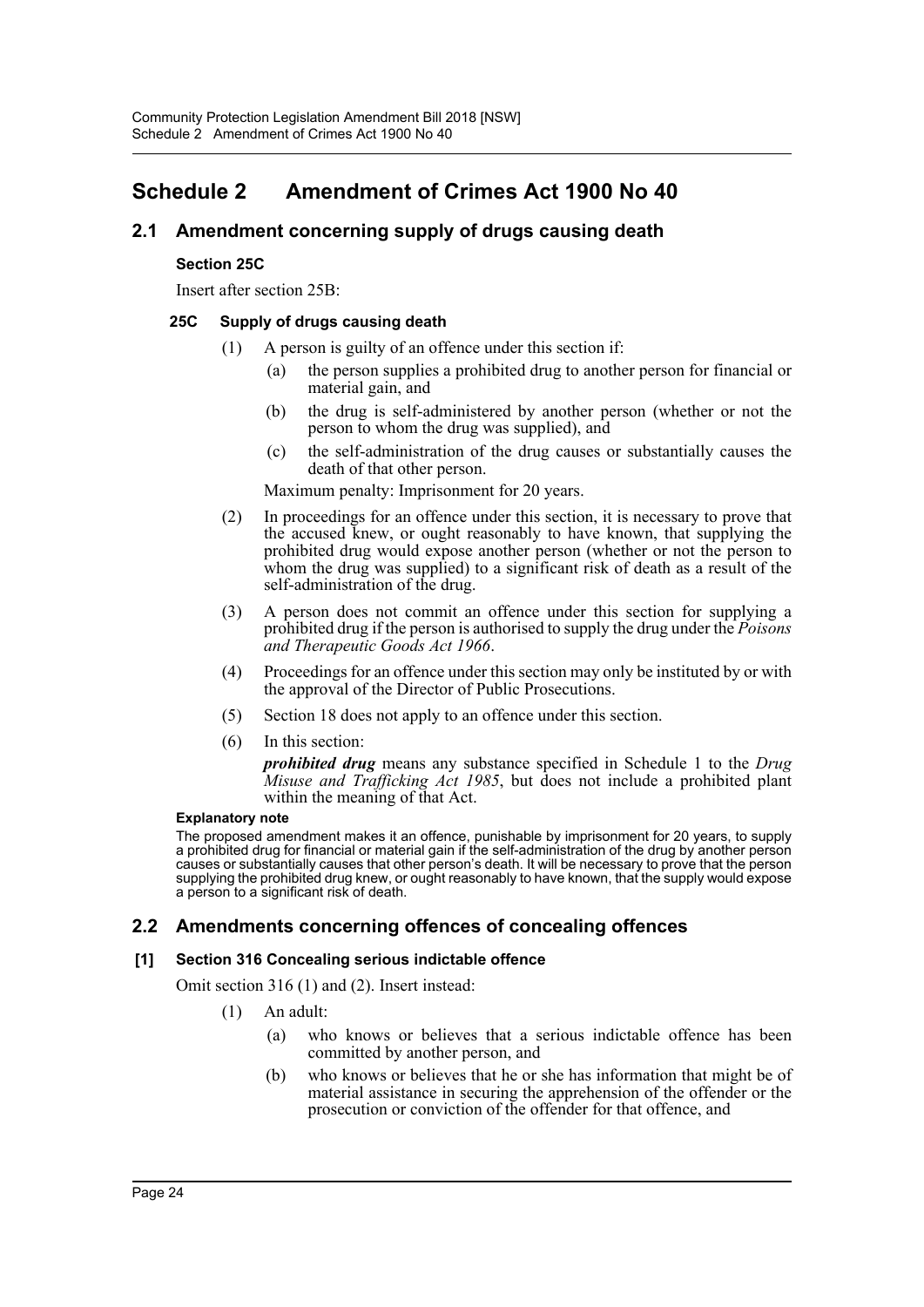(c) who fails without reasonable excuse to bring that information to the attention of a member of the NSW Police Force or other appropriate authority,

is guilty of an offence.

Maximum penalty: Imprisonment for:

- 2 years—if the maximum penalty for the serious indictable offence is not more than 10 years imprisonment, or
- (b) 3 years—if the maximum penalty for the serious indictable offence is more than 10 years imprisonment but not more than 20 years imprisonment, or
- (c) 5 years—if the maximum penalty for the serious indictable offence is more than 20 years imprisonment.
- (2) A person who solicits, accepts or agrees to accept any benefit for the person or any other person in consideration for doing anything that would be an offence under subsection (1) is guilty of an offence.

Maximum penalty: Imprisonment for:

- (a) 5 years—if the maximum penalty for the serious indictable offence is not more than 10 years imprisonment, or
- (b) 6 years—if the maximum penalty for the serious indictable offence is more than 10 years imprisonment but not more than 20 years imprisonment, or
- (c) 7 years—if the maximum penalty for the serious indictable offence is more than 20 years imprisonment.

## **[2] Section 316A Concealing child abuse offence**

Omit the penalty from section 316A (1). Insert instead:

Maximum penalty: Imprisonment for:

- (a) 2 years—if the maximum penalty for the child abuse offence is less than 5 years imprisonment, or
- (b) 5 years—if the maximum penalty for the child abuse offence is 5 years imprisonment or more.

## **[3] Section 316A (2) (g)**

Insert at the end of section 316A (2) (f):

- , or
- (g) the information is about an offence under section 60E that did not result in any injury other than a minor injury (for example, minor bruising, cuts or grazing of the skin) and the alleged offender and the alleged victim are both school students who are under the age of 18 years, but only if the person is a member of staff of:
	- (i) a government school and the person has taken reasonable steps to ensure that the incident reporting unit (however described) of the Department of Education is made aware of the alleged offence, or
	- (ii) a non-government school and the person has taken reasonable steps to ensure that the principal or governing body of the school is made aware of the alleged offence.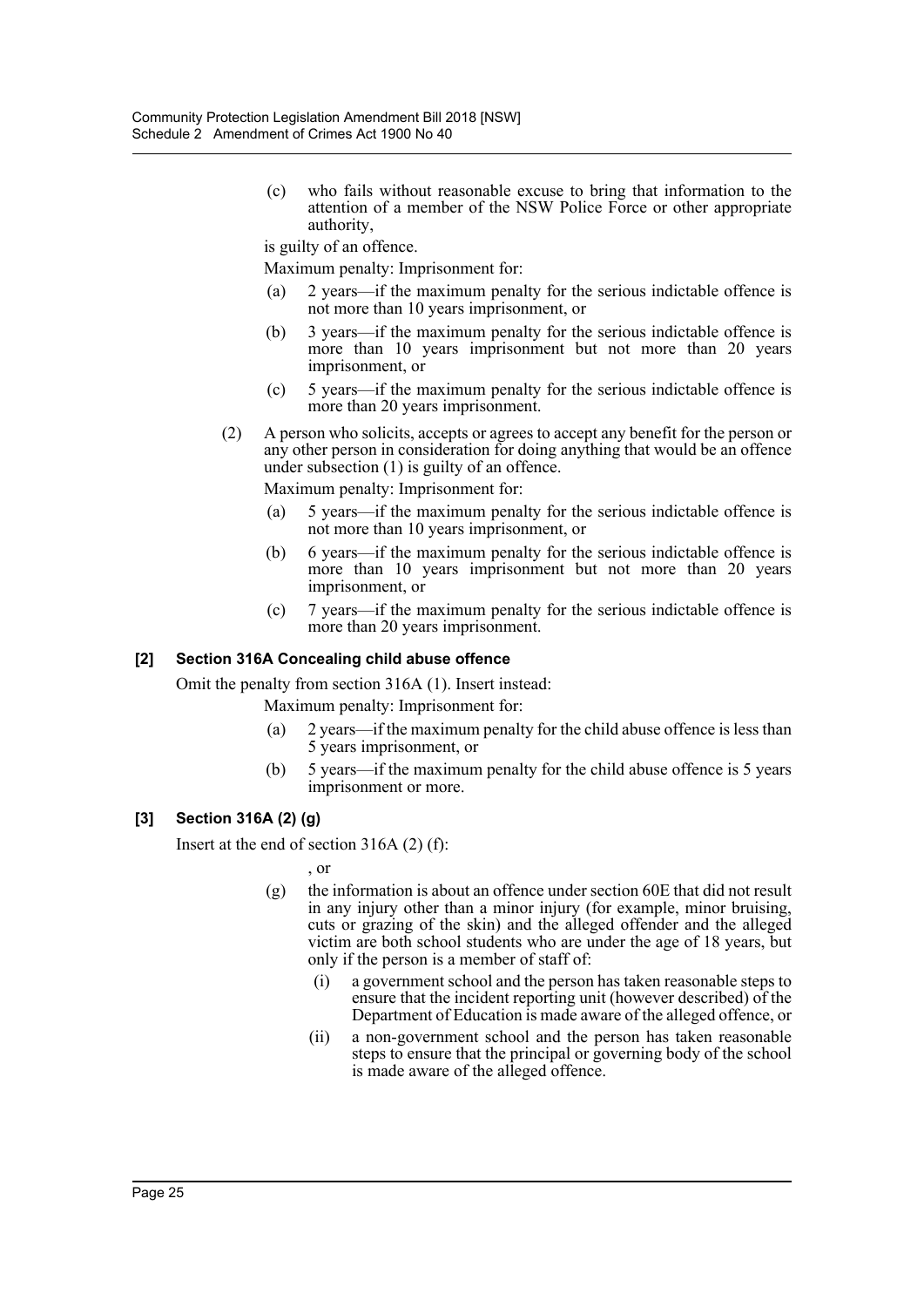# **[4] Section 316A (4)**

Omit the penalty from section 316A (4). Insert instead:

Maximum penalty: Imprisonment for:

- (a) 5 years—if the maximum penalty for the child abuse offence is less than 5 years imprisonment, or
- (b) 7 years—if the maximum penalty for the child abuse offence is 5 years imprisonment or more.

## **[5] Section 316A (9)**

Insert in alphabetical order:

*government school* and *non-government school* have the same meanings as in the *Education Act 1990*.

*member of staff*, *school* and *school student* have the same meanings as in Division 8B of Part 3.

#### **Explanatory note**

Item [1] of the proposed amendments updates provisions relating to concealing a serious indictable offence:

- (a) to make the layout of those provisions consistent with the equivalent provisions in section 316A of the *Crimes Act 1900* which deals with concealing a child abuse offence, and
- (b) to provide that the offence of concealing a serious indictable offence can be committed only by a person who is of or above the age of 18 years, and
- (c) to introduce staggered penalties for the offences of concealing a serious indictable offence and concealing a serious indictable offence for a benefit. The penalties are based on the seriousness of the concealed offence.

Item [2] introduces staggered penalties for the offence of concealing a child abuse offence. The penalty is based on the seriousness of the concealed offence.

Item [3] provides a member of staff of a school with an alternative means of reporting a child abuse offence in the case of an offence under section 60E of the *Crimes Act 1900* (Assaults etc at schools) that did not result in any injury other than a minor injury (for example, minor bruising, cuts or grazing of the skin) if the alleged offender and the alleged victim are both school students who are under the age of 18 years. Instead of reporting the offence to a member of the NSW Police Force, the member of staff may instead take reasonable steps to ensure that the offence is brought to the attention of the incident reporting unit of the Department of Education in the case of a government school or the principal or governing body of the school in the case of a non-government school. Item [5] defines terms used in the proposed provision.

Item [4] introduces staggered penalties for the offence of concealing a child abuse offence for a benefit. The penalty is based on the seriousness of the concealed offence.

# **2.3 Amendments concerning bushfires and former sexual offences**

#### **[1] Section 203E Offence**

Omit "14 years" from the penalty to section 203E (1). Insert instead "21 years".

#### **[2] Schedule 1A Former sexual offences**

Insert in appropriate order:

Section 79 (but only in relation to an offence of buggery) Buggery and bestiality Section 80 Attempt etc to commit buggery

# **Explanatory note**

Item [1] of the proposed amendments increases the maximum penalty for an offence of intentionally causing a fire and being reckless as to its spread to vegetation on public land or land belonging to another person. The maximum penalty is to increase from imprisonment for 14 years to imprisonment for 21 years.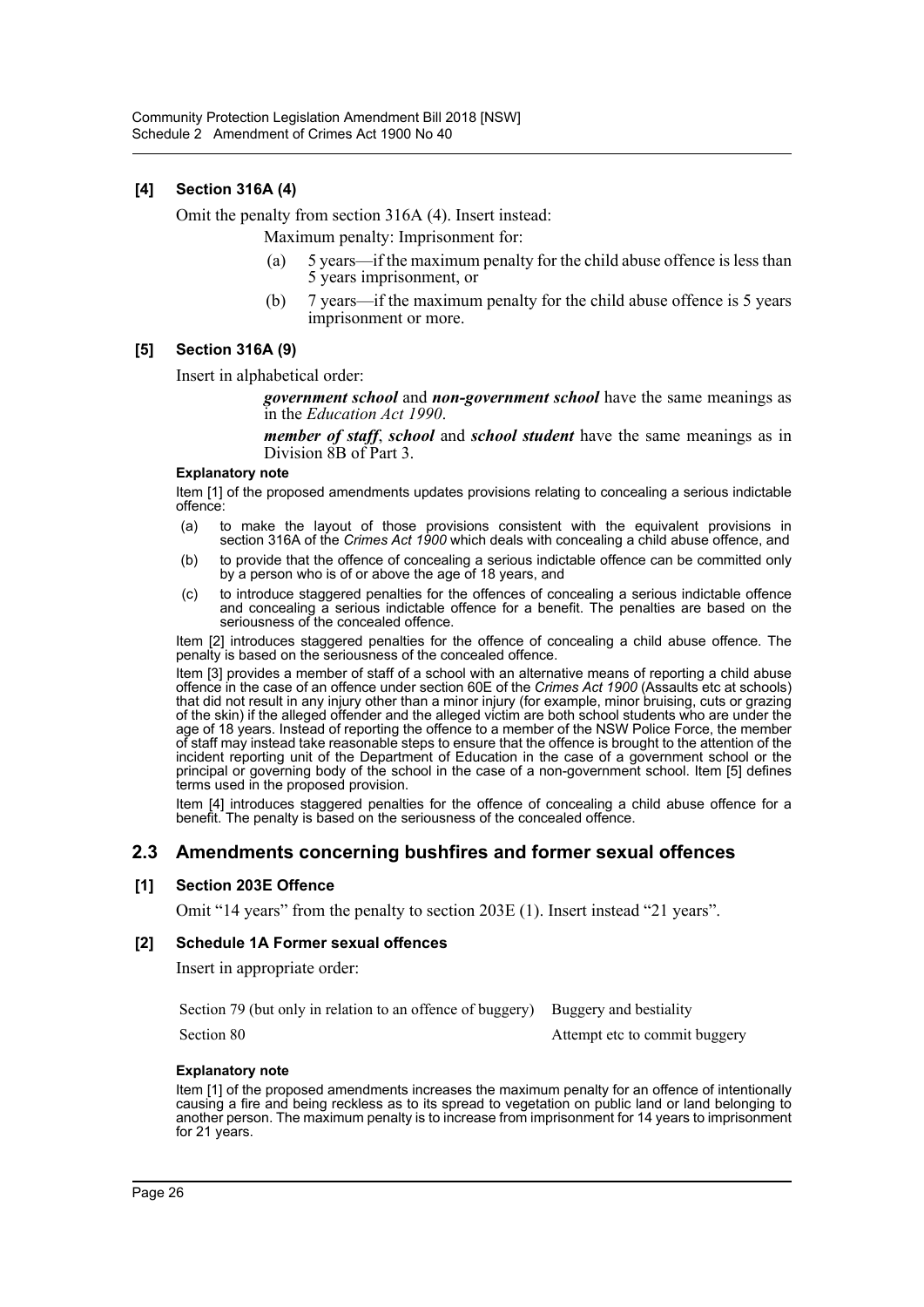Item [2] adds the former offences of buggery and attempting, or assaulting a person, to commit buggery to the list of offences in Schedule 1A to the *Crimes Act 1900*. That Schedule sets out former sexual offences for the purposes of a number of provisions of that Act.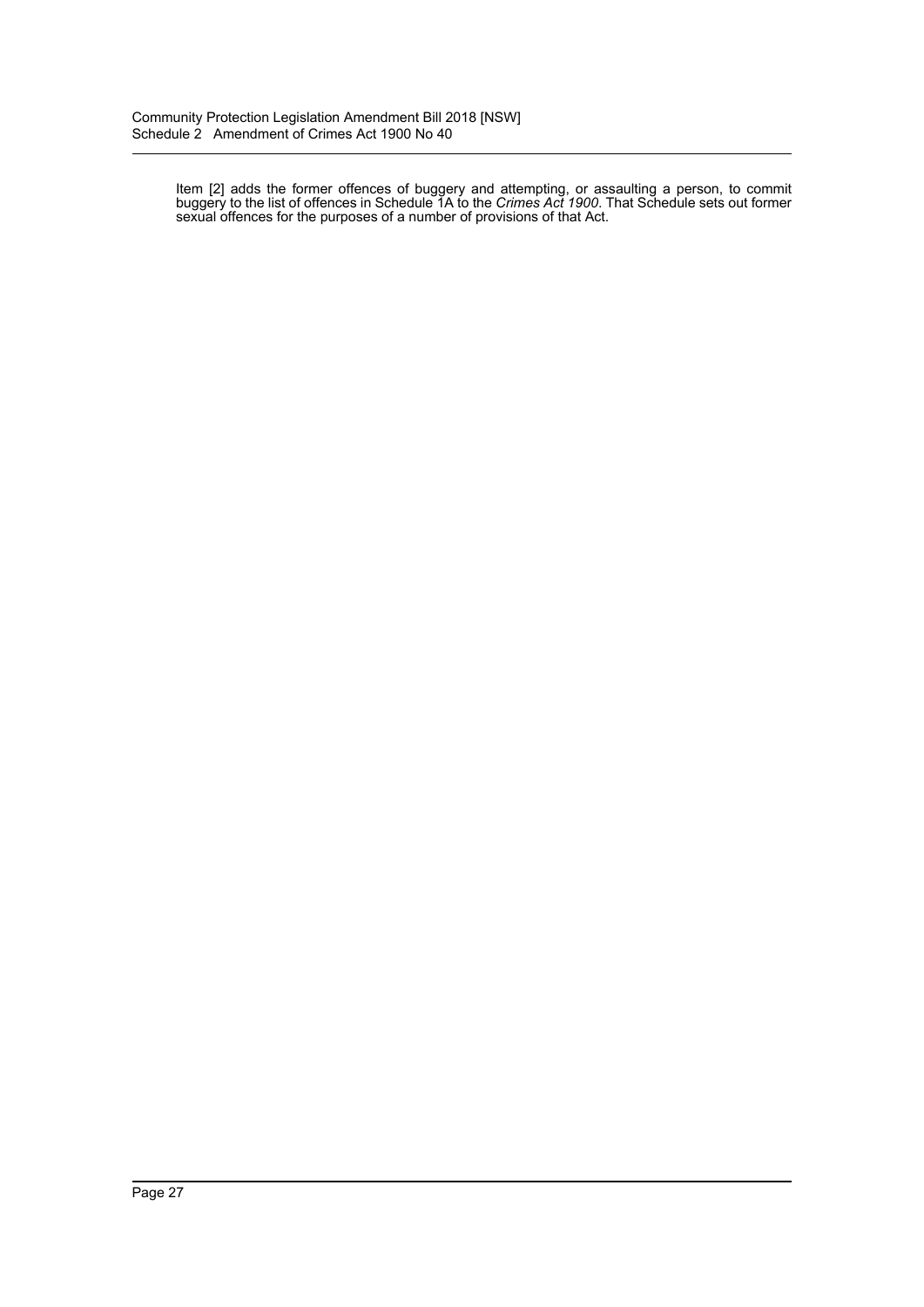# <span id="page-28-0"></span>**Schedule 3 Amendment of Crimes (Appeal and Review) Act 2001 No 120**

# **Section 114A**

Insert after section 114:

# **114A Information about mercy petitions**

- (1) The publication or disclosure by or on behalf of the Minister of information relating to a mercy petition is not a contravention of the following:
	- (a) the *Criminal Records Act 1991*,
	- (b) the *Health Records and Information Privacy Act 2002*,
	- (c) the *Privacy and Personal Information Protection Act 1998*,
	- (d) any other Act.
- (2) In this section, *mercy petition* includes:
	- (a) a petition for a review of a conviction or sentence, or for the exercise of the Governor's pardoning power, referred to in Division 2 of Part 7,
	- (b) any other petition for the exercise of the prerogative of mercy.
- (3) Subsection (1) does not apply to the *Court Suppression and Non-publication Orders Act 2010*.

#### **Explanatory note**

The proposed amendment prevents the publication or disclosure by or on behalf of the Attorney General of information relating to a petition for a review or conviction of a sentence or for a pardon, or other mercy petition, from being a contravention of a provision of an Act that would otherwise prohibit the publication or disclosure. Provisions of the Acts concerned prevent information about past convictions of a person or personal or health information about a person from being published or disclosed. The protection from contravention does not extend to contraventions of suppression orders or non-publication orders under the *Court Suppression and Non-publication Orders Act 2010*.